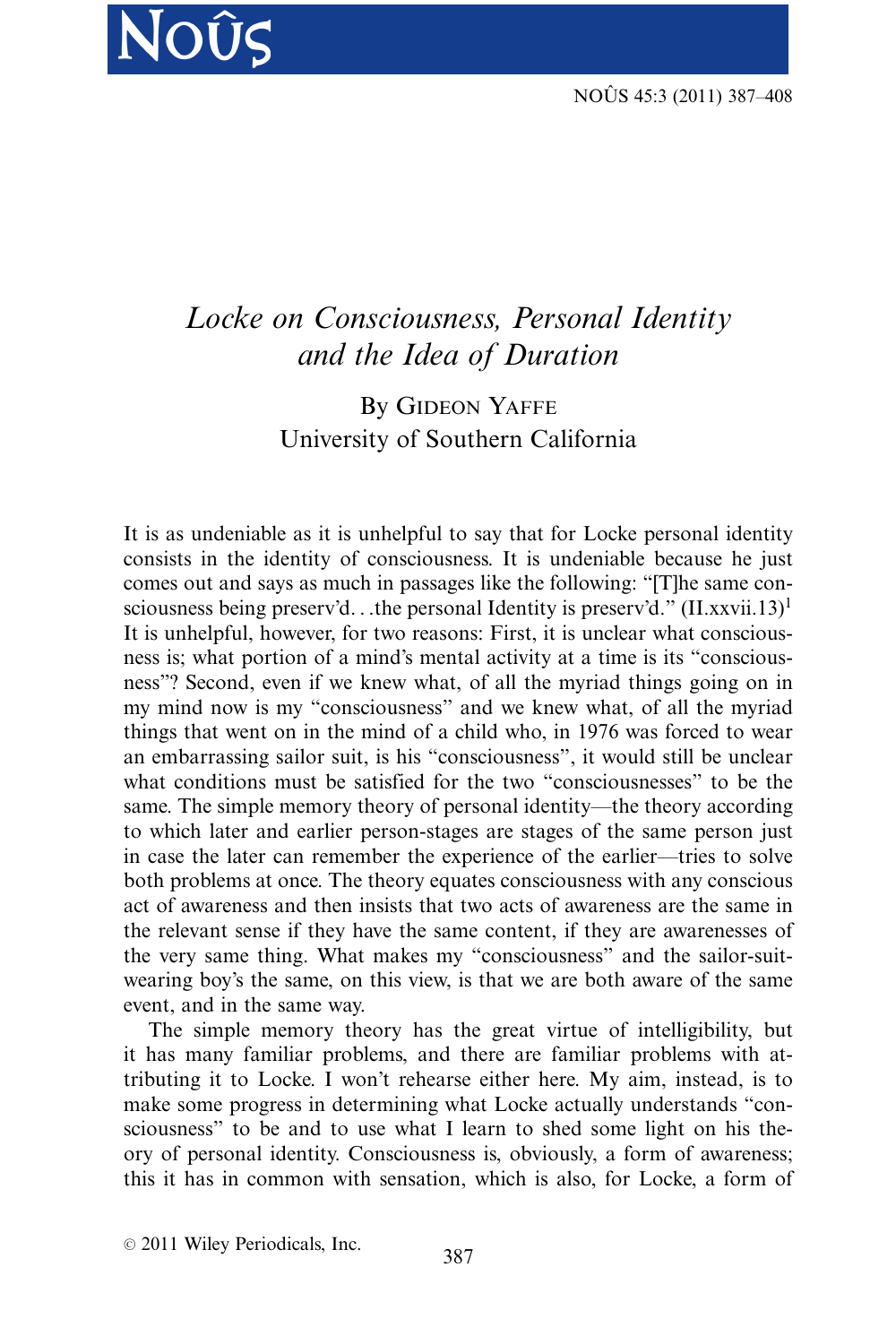awareness. And consciousness is, obviously, directed inward. As Locke puts it, "[c]onsciousness is the perception of what passes in a Man's own mind." (II.i.19). In this way it differs from sensory perception, which is awareness not of what goes on in the mind, but of what goes on outside it. But can more be said? Are there further, and more important, differences between sensation and consciousness? They differ in their objects, but do they differ in other important ways as well? To answer this question, I will be looking in what might seem, at first, a peculiar place; I will be looking at Locke's discussion of the idea of duration in II.xiv. My claim is that the argument of that chapter sheds significant light on Locke's notion of consciousness and what makes it different from sensory perception. Most of this paper will be spent drawing from Locke's discussion of duration a difference between consciousness and sensory perception. However, at the end, I'll return to the "same consciousness" theory of personal identity and say a word about how that theory might be understood in light of what we will have learned about the nature of consciousness, as Locke understands it.

The notion of duration that Locke has in mind when, in II.xiv, he undertakes to explain how we acquire the idea, is inherited from Descartes.<sup>2</sup> Descartes was concerned with the question of whether duration was something over and above the things that possessed duration or whether it was, instead, a quality that emerged from the existence of a thing. He sides with the latter view, making the following remark about duration:

[W]e should regard the duration of a thing simply as a mode under which we conceive the thing in so far as it continues to exist.<sup>3</sup>

So, for Descartes a thing has the quality of duration just in case it has the general property of continuous existence. We might think of the property this way: if an object's path through time is continuous, then it has the property of duration. On the view of duration that Descartes offers it seems that particular amounts of duration are to duration as figures are to extension; both are particular ways in which something continuous (extension in time, extension in space) can be terminated. Locke endorses this conception, writing that "we call the Existence, or the Continuation of the Existence of our selves, or anything else...the *Duration* of our selves, or any such other thing..."  $(II.xiv.3).<sup>4</sup>$ 

It is worth pausing for a moment to consider a bit further how Locke must be thinking of continuity of existence, of duration, given the way he construes a number of closely-related concepts. Consider, for instance, his infamous gloss on the "principium individuationis":

[T]he *principium Individuationis*...is Existence it self, which determines a Being of any sort to a particular time and place incommunicable to two Beings of the same kind...Let us suppose an Atom...existing in a determined time and place: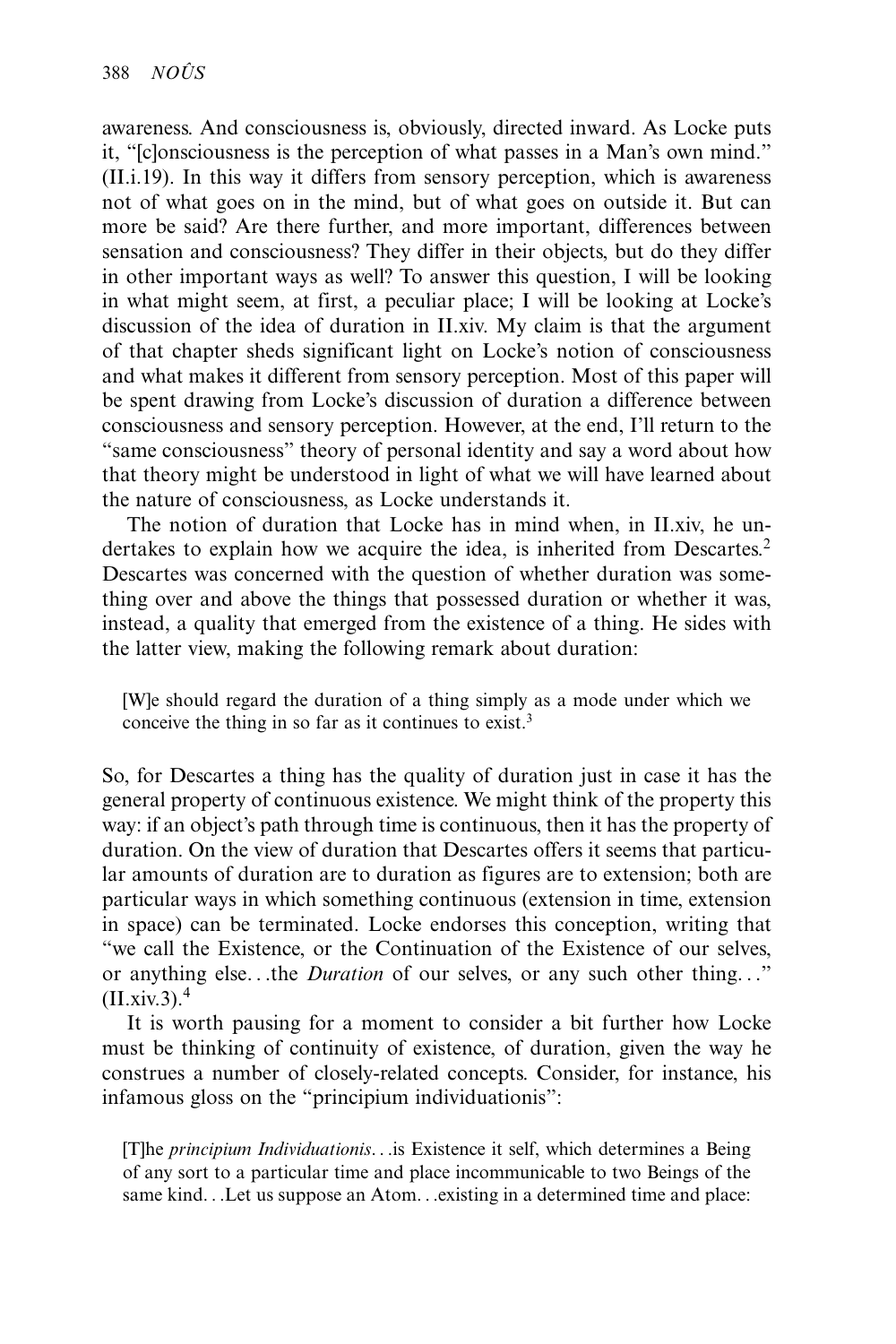'tis evident, that, considered in any instant of its Existence, it is, in that instant, the same with it self. For being, at that instant, what it is, and nothing else, it is the same, and so must continue, as long as its Existence is continued: for so long it will be the same, and no other. (II.xxvii.3)

Here Locke uses the notion of continuity of existence to explain—or, arguably, to debunk—the idea of that which distinguishes each thing from others, which gives a things its identity. At a time, a thing is identical to all and only those things of the same kind that occupy the same place as it; over time a thing is identical to all and only those things in which its existence is continued. Thus, for Locke the notion of existence is interdefinable with the notion of occupying a place. Locke takes it to be axiomatic that two things of the same kind cannot occupy the same place at the same time. But, more importantly, Locke uses that axiom to say what it is to exist at a time: it is to occupy a place that others of the same kind cannot occupy. To exist continuously, then, is to continuously occupy places that distinct others of one's kind cannot occupy.

To understand what, exactly, this means consider Locke's example of an atom and make two simplifying assumptions: assume that the atom occupies exactly one point at any one time, and imagine that the atom's universe is one dimensional; it consists of nothing but a number line. Consider the set of places occupied at some time or another by the atom. Call that set P. If the atom exists continuously, P must be what I will call "densely packed": for any two members of P—two places occupied by the object—there is a member of P that lies between them; that is, there is a member of P that is closer to each of the two members than they are to each other. Thus, for a set of places to be densely packed, there must be some measure of distance between places. However, to be densely packed is not enough for continuous existence, for the atom might leap, say, from 0 to 1 and then return to cover the points in between 0 and 1. In such a case, the atom's occupation of place would not be continuous, but would involve a leap. To prevent this possibility we must imagine that P is also what I will call "densely ordered": the path that the thing travels through the members of P over time must be continuous in the mathematical sense. That is, if the atom continuously exists and if at some time in its lifetime the atom occupies point 0 and at another later time occupies point 1, then it must move through all of the points between 0 and 1 and must do so continuously. If the set of places occupied by a thing is densely ordered, it is also densely packed (although, for reasons that I hope become clear, it is nonetheless helpful to have the notion of a densely packed set of places). So, we can say that a thing enjoys continuity of existence only if the set of places that it occupies during its lifetime is densely ordered. This is a necessary condition on continuity of existence; as we will see in a moment, it is not sufficient.

But first, consider the notion of "place". Place turns out to be an extraordinarily elusive notion for Locke—more elusive than the example of an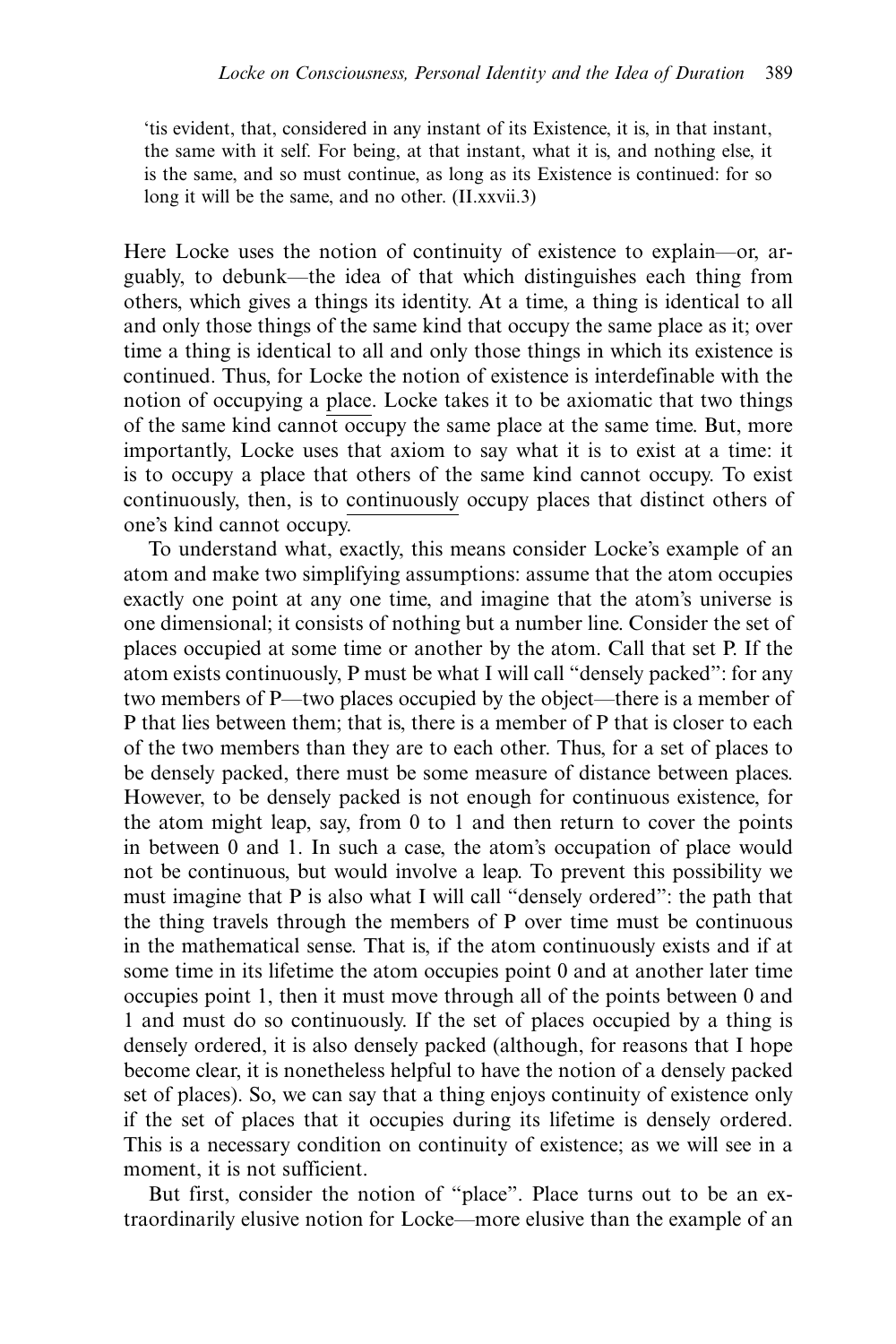atom captures. What kind of property a thing's place is depends on what kind of thing it is and on our purposes in designating it. The place of an atom, an extended object, is physical position or position in space. The place of a chess piece, however, is, for many purposes, determined by the square it occupies on the board; the king may be said to be occupying the same place as before even though it has been moved within the square that it occupied, and even though the board has been moved across the room (II.xiii.7–8). As Locke says,

[T]his Modification of Distance, we call *Place*, being made by Men, for their common use, that by it they might be able to design the particular Position of Things, where they had occasion for such Designation, Men consider and determine of this *Place*, by reference to those adjacent things, which best served to their present Purpose, without considering other things, which to another Purpose would better *determine the Place* of the same thing. (II.xiii.9)

The relativity of a thing's place to our purposes in identifying its place is surely related, for Locke, to the relativity of a thing's kind to our purposes in identifying the thing's kind, a well-known, and well-explored, feature of Locke's account of kind membership.<sup>5</sup> Locke also suggests, however, that a thing's place need not even be a physical location, not even a relative physical location, for there are notions of distance that are non-physical and with them come corresponding notions of adjacency and of place. For instance, he offers the following example:

[I]f any one should ask, in what Place are the Verses, which report the Story of *Nisus* and *Eurialus*, 'twould be very improper to determine this Place, by saying, they were in such a part of the Earth, or in *Bodley's* Library: But the right Designation of the place, would be by the parts of *Virgil's* Works; and the proper Answer would be, That these Verses were about the middle of the Ninth Book of his *AEneids*; And that they have been always constantly in the same Place ever since *Virgil* was printed. (II.xiii.9)

It seems to me virtually impossible to give good sense to Locke's idea here without considering the place of the story as something distinct from position in space in the ordinary sense. It seems, rather, that with the identification of the relevant kind of thing comes a corresponding notion of distance and a corresponding notion of place which is such that two things of the same identified kind cannot at the same time occupy the same place, in that sense of place.

In short, then, for a thing to enjoy the property of duration, or continuous existence, is, at least in part, for the set of places that it occupies to be densely ordered, with the understanding that the notion of place itself, and the notion of distance between places that that concept requires, are determined by the kind to which the thing belongs. To have the idea of a thing's duration, then,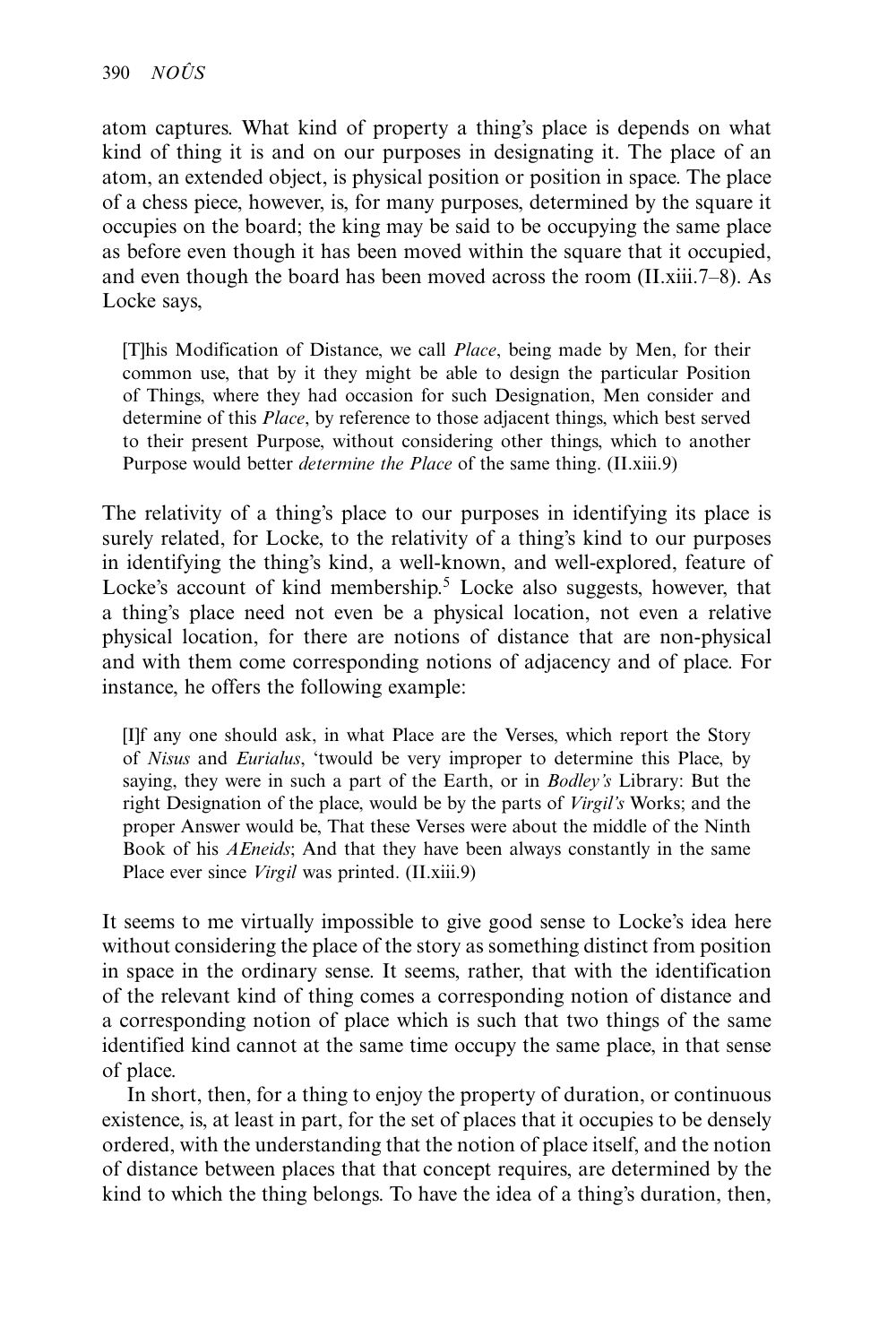is to represent the set of places that thing occupies to be densely ordered; such a conception, then, involves, in the background, a conception of the kind to which the thing belongs, a kind that brings with it conceptions of place and of distance among places.

However, there's more to the notion of continuous existence, even, than this. To see this, it helps to consider what Locke contrasts continuous existence with, namely successive existence. He writes,

Only as to things whose Existence is in succession, such as are the Actions of finite Beings, *v.g. Motion* and *Thought*, both which consist in a continued train of Succession, concerning their Diversity there can be no question: Because each perishing the moment it begins, they cannot exist in different times, or in different places, as permanent Beings can at different times exist in distant places. (II.xxvii.2)

The idea here is something like this: when I move my finger from, say, point 0 to point 1 on a number line, the tip of my finger successively occupies each of the points on the interval; but would it be right to say that the movement of my finger—that is, the action—successively occupied those points? No, for the movement is not at point 0 and later at point 1/2 and yet later at point 1, as the tip of my finger is. The part of the movement that is going on when my finger is at point 1/2 is gone as soon as my finger is no longer at that point; it doesn't exist again later at point 3/4 and yet again at point 1; rather new movement parts exist at those points. Notice, however, that there is no meaningful sense in which the set of places occupied by the tip of my finger is distinct from the set of places occupied by the movement of my finger. If the movement takes place anywhere, it takes place on the points from 0 to 1. But if the sets of places occupied by the two things is the same, then it's not possible for one and not the other to be densely ordered; whatever features the one set has the other has as well. However, the tip of the finger exists continuously while the movement of the finger exists successively. What follows is that there must be more to continuous existence than is captured by appeal to sets of places that are densely ordered.

What more is there? The answer is contained, it seems to me, in the passage just quoted. What Locke is noticing is that time of existence is an essential property of the parts of successively existing things, and it is these parts that can be said to occupy certain locations; not so in continuously existing things. It is also parts of continuously existing things that occupy locations—it is the tip of the finger, not the whole finger, that occupies, at a certain time, point 0 on the number line. But it is not an essential property of that part that it exist at any particular time. It does not "perish the moment it begins".

To summarize, for Locke continuous existence can be defined like so:

A thing exists continuously *if and only if* (1) The set of places it occupies is densely ordered, and (2) The parts of the thing that occupy particular places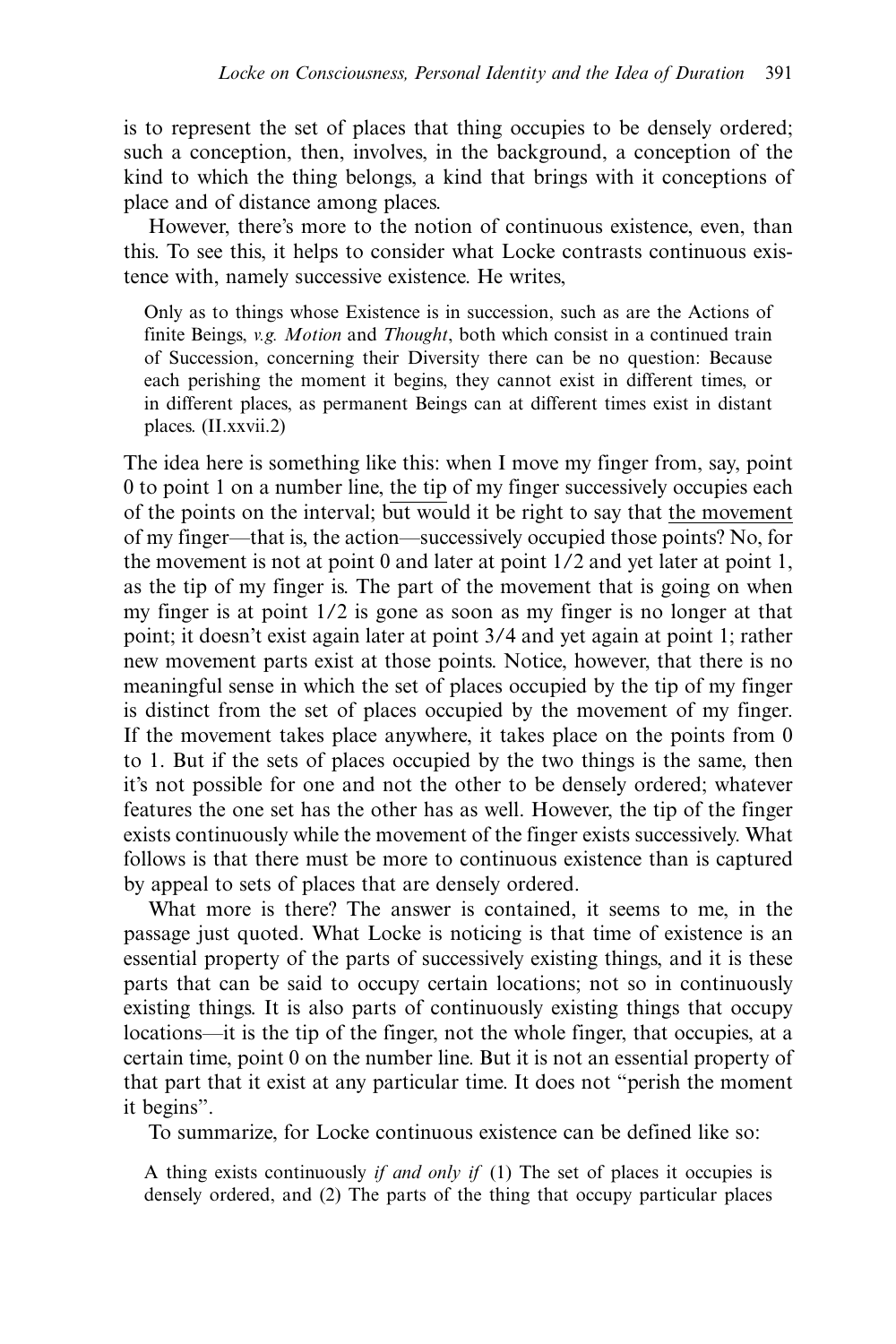are capable of existing at different times; they are not excluded from doing so by their essential properties.

Notice that, and this will be of some importance later, if you were to recognize that a thing that exists at a particular time is exactly the same thing as something existing at another time, that would be enough to recognize that what you are encountering is not something that "perpetually perishes"; if the same thing exists at different times, then time of existence can't be among its essential properties.

Return, now, to Locke's discussion of duration in II.xiv. Given the contrast between continuous and successive existence, the remark with which Locke opens that chapter is extraordinarily provocative. He writes,

THERE is another sort of Distance, or Length, the *Idea* whereof we get...from the fleeting and perpetually perishing parts of Succession. This we call *Duration*.  $(II.xiv.1)$ 

The reason this remark is provocative is that Locke is telling us that we get the idea of a continuous, uninterrupted existence from the perception of something that does not possess that property; we get it from a succession that has "perpetually perishing parts" and therefore fails the second condition above for continuous existence. Thus, Locke is claiming that our minds pull a rabbit from a hat: it is from something that lacks duration that we derive our idea of it. How does this come to pass?

In answering this question, Locke makes two claims, one positive and one negative. The positive claim is that we derive the idea of duration from reflection on the succession of our ideas. The negative claim is that we cannot derive the idea from the sensation of motion, the sensation, that is, of the succession of places occupied by an object. So, the rabbit cannot be pulled from just any hat; not any old perceived succession is useful for acquiring the idea of duration; only a succession of one's own ideas will do. Thus, Locke must explain how we get the idea of duration from reflection on the succession of our ideas, and the explanation must not promiscuously allow for the acquisition of the idea from the perception of other successions, such as the succession of places occupied by a thing in motion. Conversely, the explanation for why we cannot get the idea of duration from the sensation of motion must not rule out the possibility that we are able to acquire the idea from reflection on the succession of our ideas.

Let's look first at what Locke has to say in support of the negative claim, the claim that we cannot derive the idea of duration from the perception of motion. What he has to say on this score is easily misunderstood. It is clear that he is attacking our capacity to get the idea of succession from the sensory perception of motion. Given what the idea of duration is, this is a reasonable strategy. After all, you can't have the idea of duration without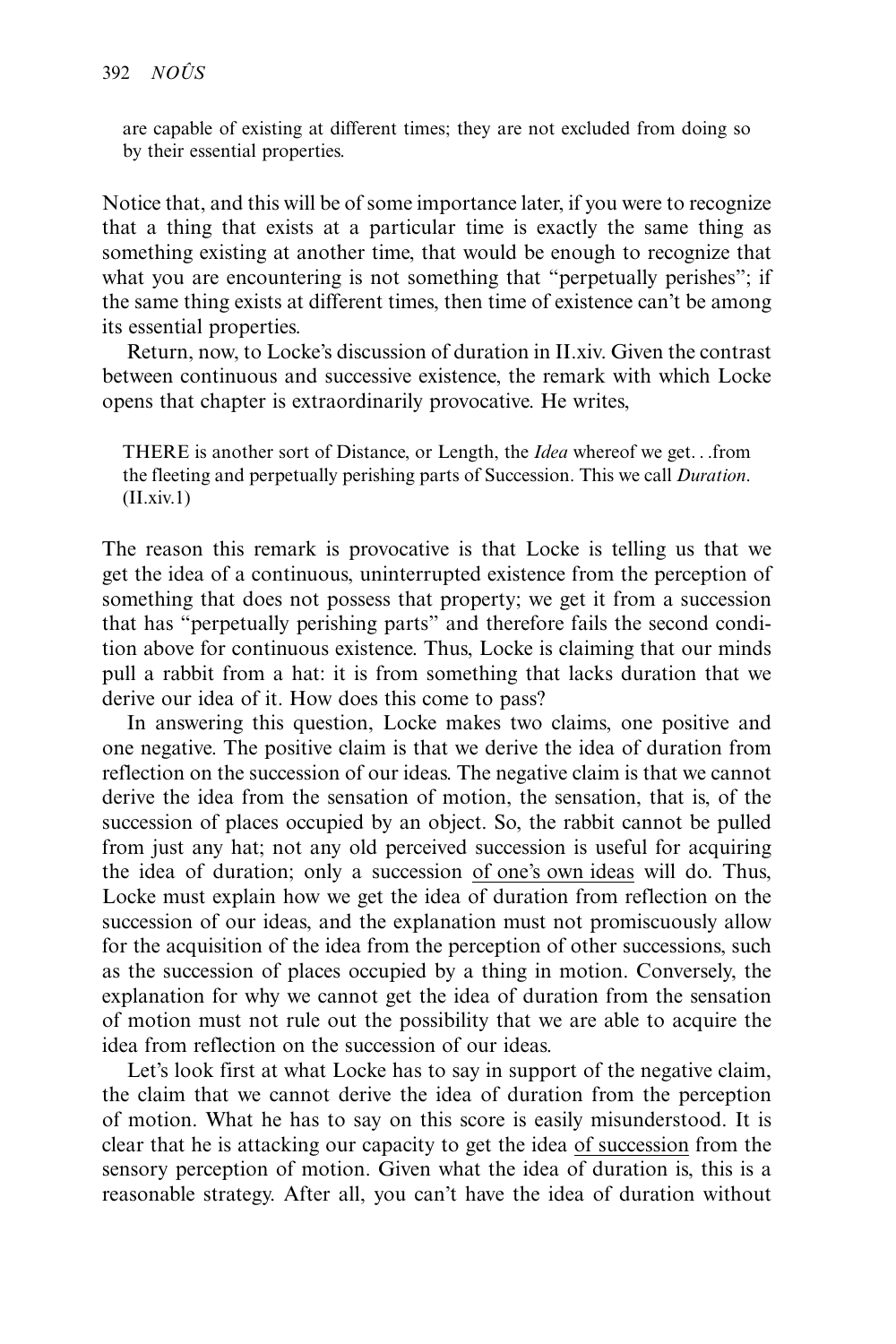having an idea that represents the places a thing occupies as densely ordered; but such an idea must, then, represent those places as ordered—that is, as in succession. Thus, if you can't have the idea of succession from the perception of motion, we can be certain that you can't have the idea of duration from that perception. But, still, it is far from clear why he thinks we lack the capacity to acquire the idea of succession from the perception of motion. In support of this claim, he writes,

*[B]y reflecting on the appearing of various* Ideas, *one after another in our Understandings, we get the Notion of Succession*; which if any one should think, we did rather get from our Observation of Motion by our Senses, he will, perhaps, be of my Mind, when he considers, that even Motion produces in his Mind an *Idea* of Succession, no otherwise than as it produces there a continued train of distinguishable *Ideas*. For a Man looking upon a Body really moving, perceives yet no Motion at all, unless that Motion produces a constant train *of successive* Ideas. *v.g.* a Man becalmed at Sea, out of sight of Land, in a fair Day, may look on the Sun, or Sea, or Ship, a whole hour together, and perceive no Motion at all in either; though it be certain, that two, and perhaps all of them, have moved, during that time, a great way: But as soon as he perceives either of them to have changed distance with some other Body, as soon as this Motion produces any new *Idea* in him, then he perceives, that there has been Motion. (II.xiv.6)

What reason does Locke give in this passage for thinking that we can't get the idea of succession from the perception of motion? There is a way of reading what he says in support of that claim that involves attributing to him a really silly argument, and much in the passage just quoted encourages the attribution. The silly argument runs like this: "Sometimes a thing is moving, but an observer can't tell. Such an observer doesn't have the idea of succession from the perception of the thing even though the thing is, in fact, occupying a succession of distinct places. Therefore, the idea of succession is not derived from the perception of motion." The problem, of course, is that if the observer can't tell that the thing is in motion, then he isn't actually sensing motion. If a hypothetical observer who doesn't sense motion still had a certain concept, then that would be evidence that that concept is not derived from the sensation of motion. But the fact that a hypothetical observer who doesn't sense motion, lacks the idea of succession leaves the sensation of motion as one of the candidate ways in which the concept is acquired; if he'd only noticed that the thing he saw was in motion, we might say, then he would have had the idea of succession. That, however, is the opposite conclusion from the one Locke intends to draw. Now, in the passage just quoted, Locke does add that someone who does sense motion has a succession of ideas. But that point doesn't help, since, for such a person, there are two things in succession and the observer is aware of both: he is aware through sensation of the successive places occupied by the object, and he is aware through reflection of the successive states of his mind. Who's to say that he doesn't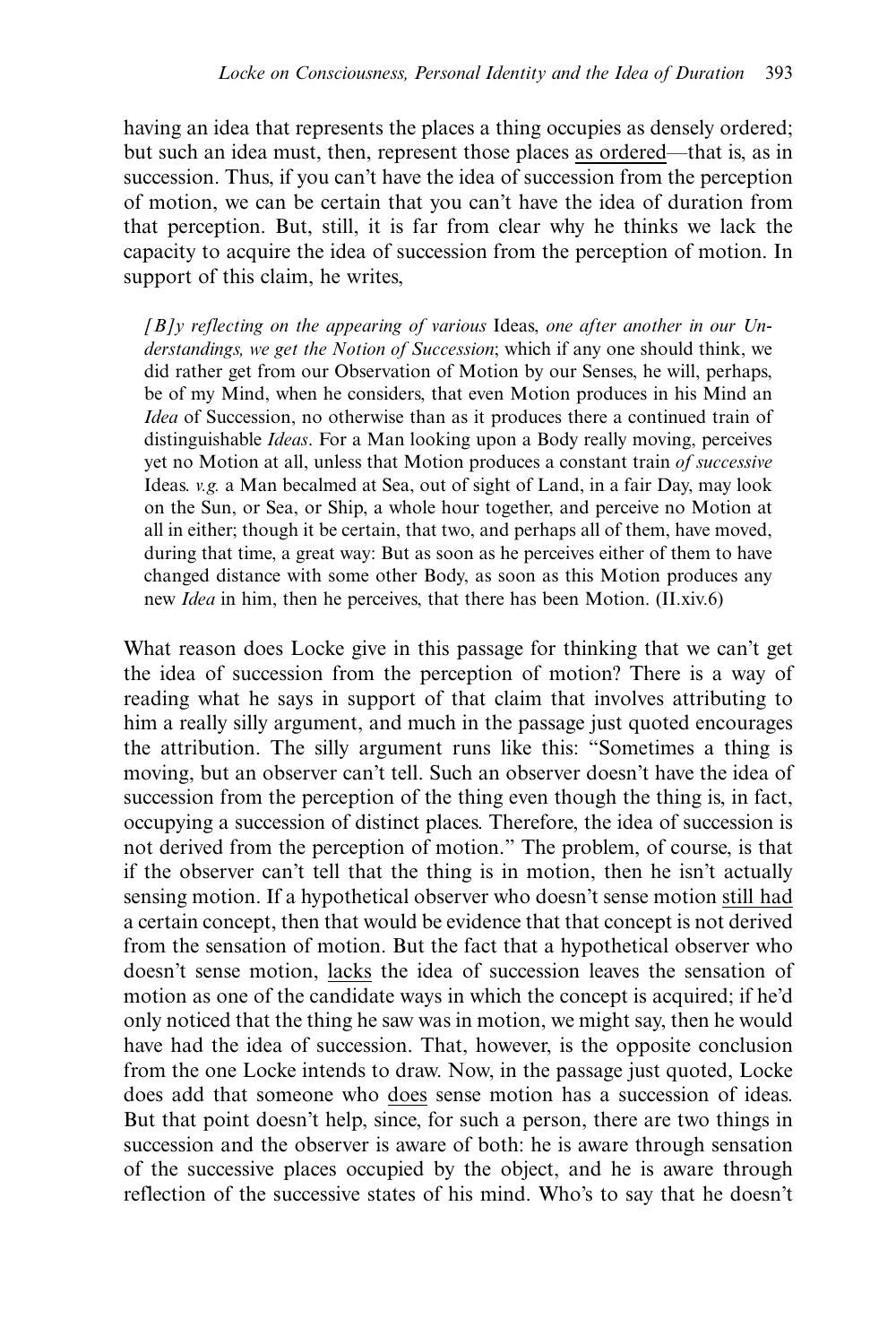derive his idea of succession from the former of these two successions, the successive places occupied by the object?

But if Locke isn't offering this silly argument in support of the negative claim, what is he saying? To understand the point that he's after, it helps to consider a gruesome example that he offers a few paragraphs later:

Let a Cannon-Bullet pass through a Room, and in its way take with it any Limb, or fleshy Parts of a Man; 'tis as clear as any Demonstration can be, that it must strike successively the two sides of the Room: 'Tis also evident, that it must touch one part of the Flesh first, and another after; and so in Succession: And yet I believe, no Body, who ever felt the pain of such a shot, or heard the blow against the two distant Walls, could perceive any Succession, either in the pain, or sound of so swift a stroke. Such a part of Duration as this, wherein we perceive no Succession, is that which we may call an *Instant*; and is *that which takes up the time of only one Idea* in our Minds, without the Succession of another, wherein therefore we perceive no Succession at all. (II.xiv.10)

Had Locke had access to cameras, he might have made this point by analogy to them. His claim is that the senses have the equivalent of a shutter speed, and just as the film represents all that happens while the shutter is open as simultaneous, and not in succession, so the mind registers all that happens in succession within a certain interval of time as simultaneous. All that happens from the moment the cannonball enters the room to the moment it exits is represented by one static idea, and so is represented not as successive, but as taking place at once. Just as a photograph of the event would show a cannonball streak stretching from one side of the room to the other—thus representing the cannonball in many places at once—so does the idea of the observer. And, in fact—and here's where the analogy with the camera breaks down—the mind does this across the various modes of sensation, across, for instance, sight and touch. The observer in Locke's example represents as simultaneous two sounds (the ball hitting the entry and exit walls) and his feeling of pain; if his eyes were open, what he saw would, presumably, also be represented in the same single, complex, cross-modal idea or "snapshot" of the event.

Let's call the view that Locke is expounding here the "halting sensation" view". Under it, the physical sense organs register information more quickly than the information can be represented in idea. Hence, the ideas that are formed as a result of impressions on the sense organs represent not what is going on right now, but rather all that has been "stored up" in the sense organs since the last idea was formed. On the halting sensation view, the sense organs are like an information hopper: they hold information until it can be transferred as a single batch into ideas. On the halting sensation view, then, sensory ideas—the ideas you are having when you are awake and your sense organs are being stimulated—are, in a possibly misleading sense,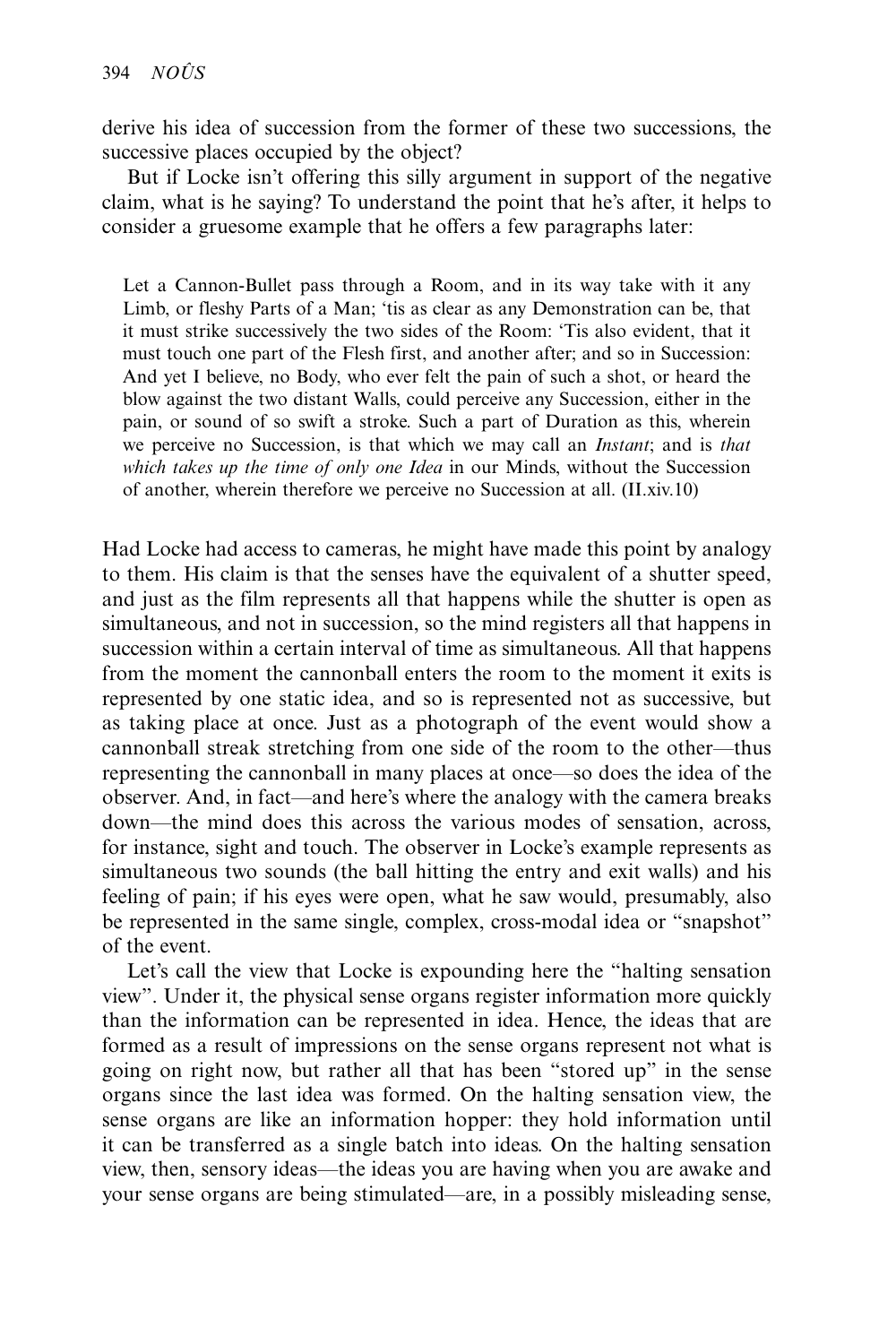memories: they represent events that are an instant in the past. We do not experience these ideas as memories; they are experienced as representations of what is going on right now, but, in fact, they represent a world that has just immediately passed.

The halting sensation view might be contrasted with a different position, a position Locke is rejecting, that I'll call the "smooth sensation view". Under the smooth sensation view, in sensory perception mental representations of an object's position align with changes in the object's position. Or, in other words, on the smooth sensation view, when an object changes position there is an accompanying change in the mind's representation of the object's position. The object is never represented as occupying more than one position at once. We might think of the smooth sensation view as the halting view at the limit, in which the intervals represented by ideas are infinitesimally small. On the halting sensation view, there is, necessarily, a delay between the occurrence of an event and the appearance in the mind of a representation of that event; events can't show up in the mind, as it were, until there is enough recorded in the sensory organs to transfer into idea. If your finger is at point 0 at time 0, an idea cannot represent it as being there until, say, time 3 when the idea representing all of the locations of the finger between times 0 and 3 pops into the head. This is why sensory ideas, on the halting sensation view, are necessarily something like memories. However, under the smooth sensation view, there is no conceptual obstacle to imagining that ideas represent events just as they happen. If your finger is at point 0 at time 0, there is no reason why there couldn't be an idea at time 0 that represents it as occupying the very location that it occupies at that time. Nor, however, is there any obstacle from the smooth sensation view, to imagining that sensory ideas are delayed. Perhaps you don't represent the finger's position at time 0 until time 3, even though you represent it's position at time  $0 +$  epsilon at time  $3 +$  epsilon.

The differences between the smooth and halting views is perhaps better illustrated in the following figure.

In explanation, imagine an object, a point, that sits at point 0 on a number line. At time 0 the point begins to move to the right at exactly 1 unit per second. And imagine that, under the halting sensation view, all that takes place within a three second period is captured in a single "snapshot". The gray points indicate the locations that the object is represented as occupying at each moment in time, under the halting sensation view. The black points indicate the location that the object is represented as occupying at each moment in time, under the smooth sensation view. Under the smooth sensation view, at any given moment the object is represented as occupying only one location, and, we'll assume, it is represented as occupying the location that it occupied three seconds previously; at time 6, for instance, it is represented as occupying point 3, which is exactly the point which it occupied at time 3. On the halting sensation view, the object is represented, for the first three seconds, as sitting at point 0, since it sat at that point for the three seconds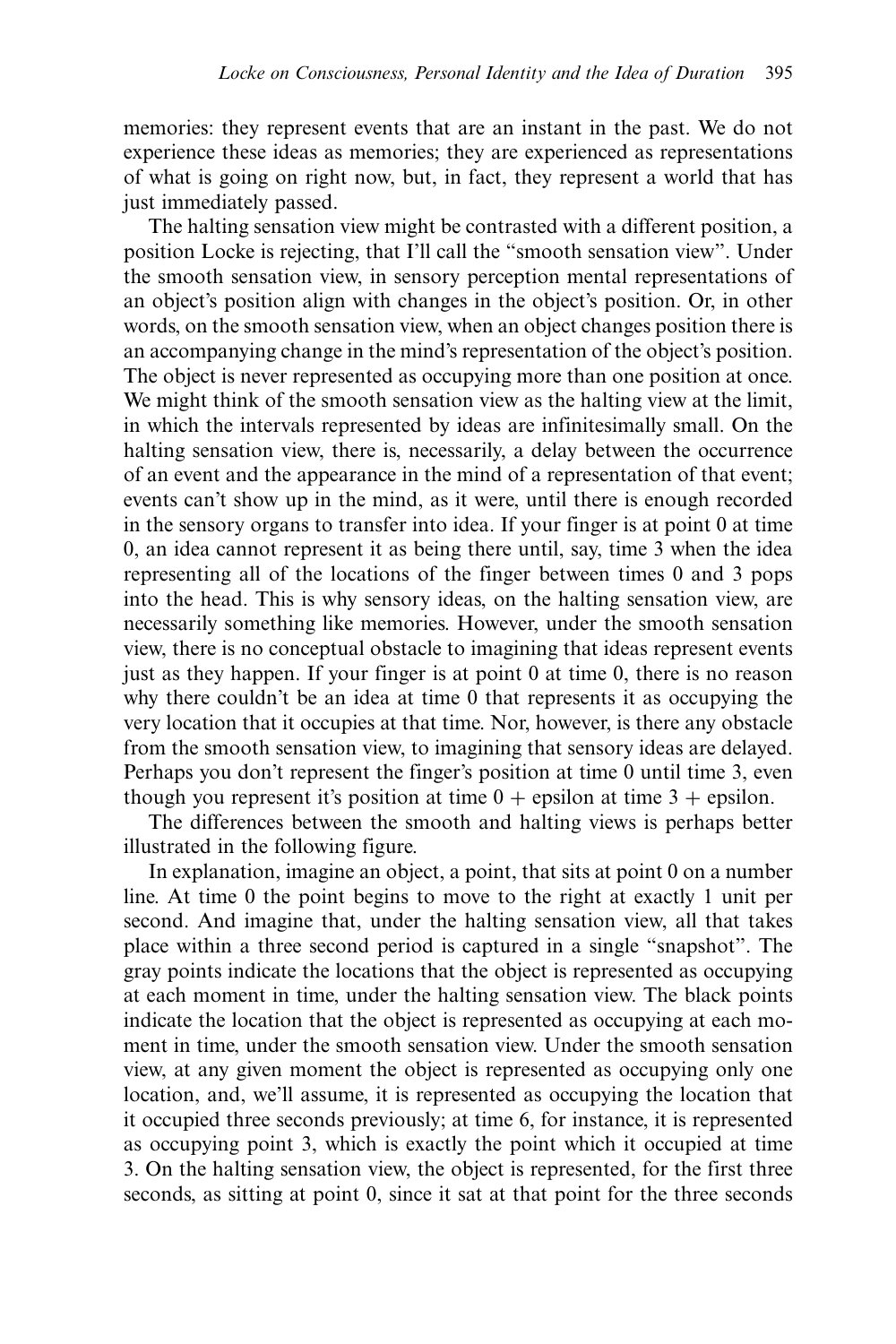

**Figure 1.** From time  $-3$  to time 0, the represented object sits at point 0 before starting to move at one unit per second from left to right on a number line. Grey points indicate the locations the object is represented as occupying by the halting idea, black by the smooth.

preceding time 0. At time 3, however, a new idea is produced that represents the object as occupying, at once, all the places that it occupied from time 0 to time 3, namely, all the points between 0 and 3; at time 6, a new idea appears that represents the object as occupying all of the locations it occupied between time 3 and 6, and so on.

Both the halting sensation view and the smooth sensation view are accounts of the dynamics of sensory representation. They are accounts, that is, of the mechanism of transfer of information from our sensory organs to our ideas. On the version of the smooth sensation view represented in Figure 1, there is a delay between the moment information hits the sensory organs and the moment it is transferred to an idea—a delay of three seconds, as on the halting view—but once information begins to flow from the sensory organs to the idea, it does so smoothly, rather than in a batch, as on the halting sensation view.

The halting sensation view implies that it is actually impossible to have the idea of succession—to represent things as taking place one after another from a very short observation period that does not span multiple ideas; the nature of the transition from sensory impression to idea excludes that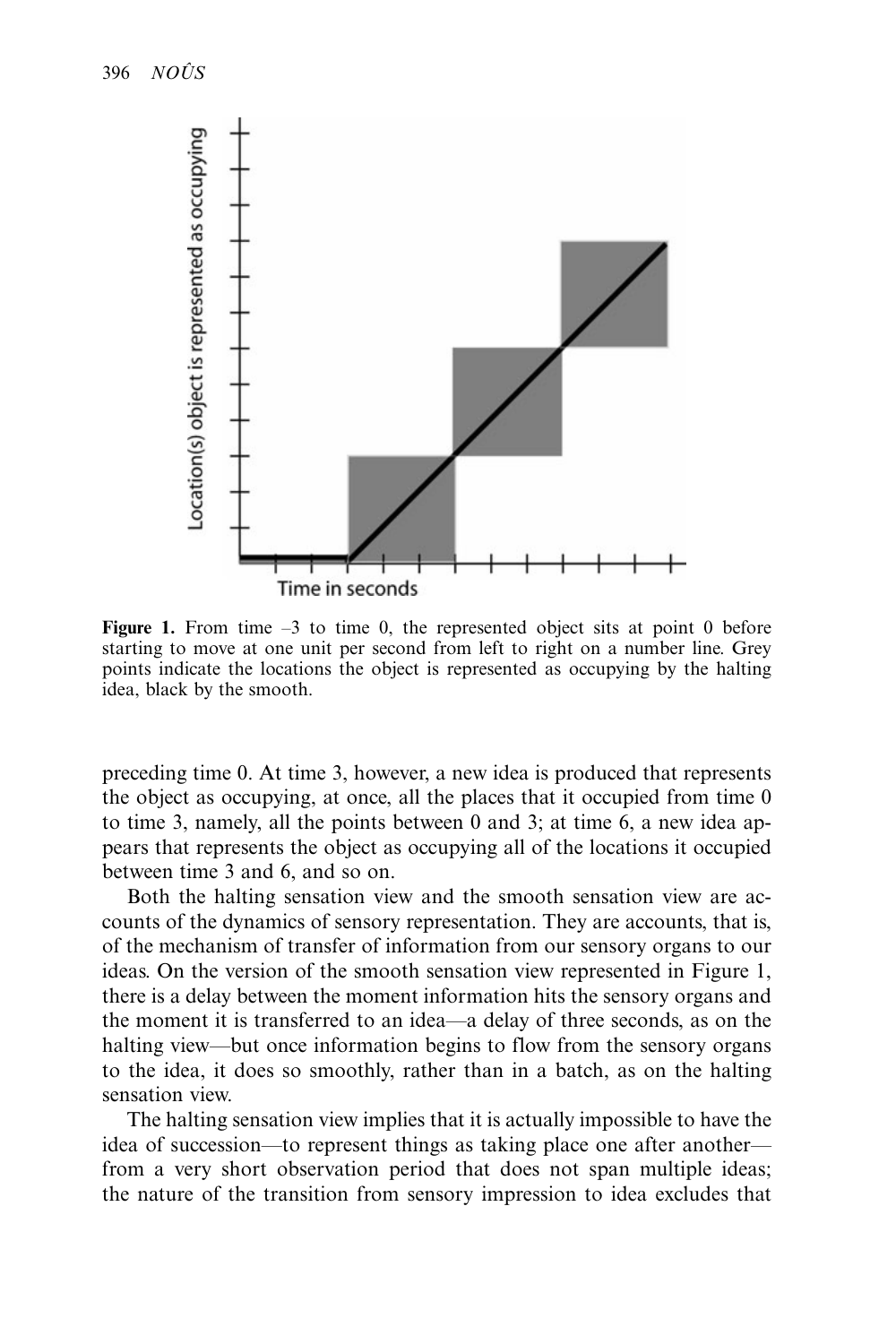possibility in just the way that a camera that opened the shutter for 1/24 of a second at a time could not represent events succeeding each other at a shorter interval while the shutter was open as anything but simultaneous. If a photograph of a ball streaking through the air represents the ball as being in a succession of locations, it is because the person viewing the photograph knows, already, that balls don't jump through space and then back again, but, instead, travel in continuous paths. It is not the photograph itself, then, that represents the locations of the ball as successive; the photograph represents them as occupied all at the same time by the ball; if the viewer of the photograph sees a succession, it is because he supplies more than can be found in the photograph itself. Similarly, if sensation is halting, then our sensory ideas necessarily represent all that takes place within (what Locke calls) an instant as non-successive.

So, Locke is not arguing for the negative claim by arguing, simplemindedly, that we don't have a succession of distinct ideas when we don't sense motion, and do when we do. Rather, he is pointing out that the ideas that we have immediately from sensation, whether or not we sense motion, cannot, by the very nature of the mechanism through which they are formed, represent events as successive. If the halting sensation view is right, and if (although this is a big "if") all and only the ideas that we have were those that are formed immediately in response to impressions on our sense organs, then we would have no ideas of succession. A mind so limited would be limited indeed for it would, if Locke is right, represent all the events that it encounters, in whatever order, as taking place in no order at all.

Of course, for Locke we have many ideas other than those that are formed immediately in response to impressions on the sense organs. Putting aside, for now, ideas of reflection, we also have all of the ideas that have their root in sensory experience, but which are formed through the exercise of some combination of the three important forms of mental operation: abstraction, composition and comparing. (Abstraction is the means by which we create general ideas from the ideas of particulars that experience affords. Composition is the means by which we combine ideas to create complexes that may or may not be found in experience. And comparing is the means by which we create ideas of relations from the ideas of relata.) Mightn't the idea of duration, the idea of continuous existence, be formed by taking ideas supplied by sensation, under the halting sensation view, and manipulating them? If those operations are capable of providing us with ideas of one quality formed from ideas of entirely distinct qualities, then it might be possible to use them to create an idea of succession from ideas that, necessarily, fail to represent succession.

The prospects for creating the idea of duration from the available materials using only abstraction and composition seem dim. To use an analogy, say that I have two photographs each of which represents a distinct event. I can't create for myself a collage representing the one event as preceding the other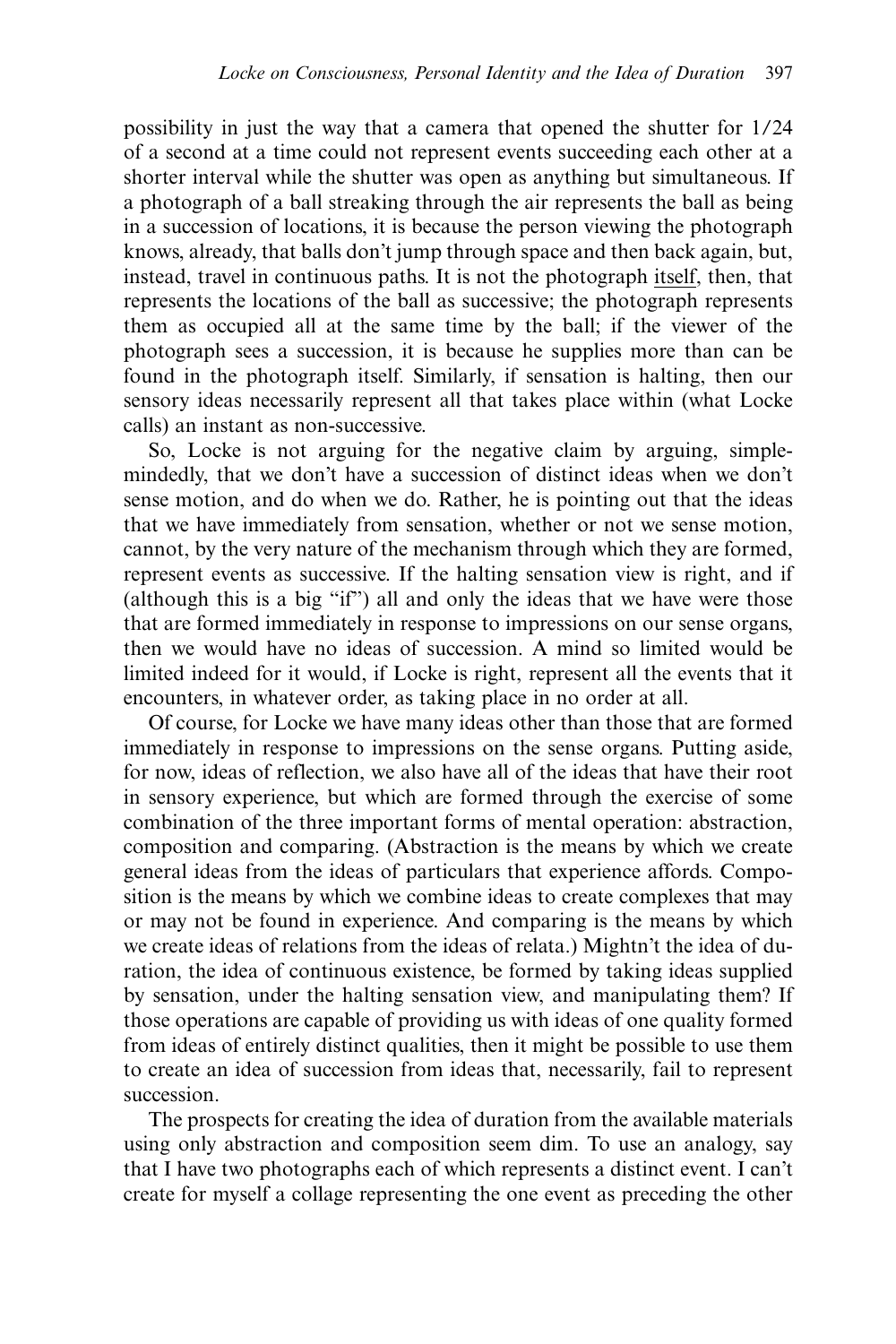just by taping those photos together, or by cutting parts out of them and then taping the resulting pieces together. Since the photos don't provide me with any representation of succession, I'm at a loss to create such a representation through the photographic analogues of composition and abstraction.

Comparing—the mental operator through which we form ideas of relations by setting side-by-side ideas of relata—seems more likely to provide what is needed. If I can get the idea of the relation "to the left of" by comparing the idea of my right hand and the idea of my left, why couldn't I get the ideas of "before" and "after" by comparing my idea of the docked boat with my idea of the boat at sea? Nothing that Locke says seems to rule out this possibility entirely, although it is not the direction that he goes.<sup>6</sup> Instead of trying to exploit his notion of comparing to explain how we get the idea of succession, Locke instead notices that when sensing something successive we do indeed get succession, as it were, into our heads. It isn't represented there: the ideas immediately formed in response to sensory impressions do not represent it. But it is there in the ideas themselves, for they are in succession. All by itself this does not make it true that we have the idea of succession—ideas have many properties that a particular person might lack any idea of—but it suggests a tool for explaining how we get the idea of succession. Perhaps we get it not by looking out, but by looking in.

This brings us to the positive claim, the claim that we acquire the idea of duration from reflection on the succession of our own ideas. Notice, however, that there is a *prima facie* objection to the positive claim that is encountered before we even see Locke's reasons for it. If our sensory ideas are not capable of representing succession, how could our ideas of reflection make that possible? Say Locke is right that in sensation the mind is limited in the way a camera is: all that takes place within certain short periods of time is necessarily represented as non-successive. Why doesn't it follow that ideas of reflection, too, are so limited? You might think that whether you look outward, as in sensation, or inward, as in reflection, the ideas that are formed are like snapshots of that at which they are aimed, and so cannot represent succession. Or, to put the point another way, if Locke holds not just the halting sensation view, but what we might call "the halting reflection view", then he would be committed to the claim that reflection is no more capable of providing the idea of succession than sensation is. The way we think about an object's movement as it takes place before our eyes is by having ideas of it. Similarly, the way we think about our own mind's movement as it takes place before our inner eye is by having ideas of it. If the inner eye supplies ideas of what's going on in our minds in the same halting manner as the eyes in our sockets supply ideas of what's going on outside, then there would be no more reason to think reflection capable of providing the idea of succession than sensation is. If the halting reflection view is true, then each idea of reflection would represent, say, three successive sensory ideas as simultaneous, rather than in succession. It would be not just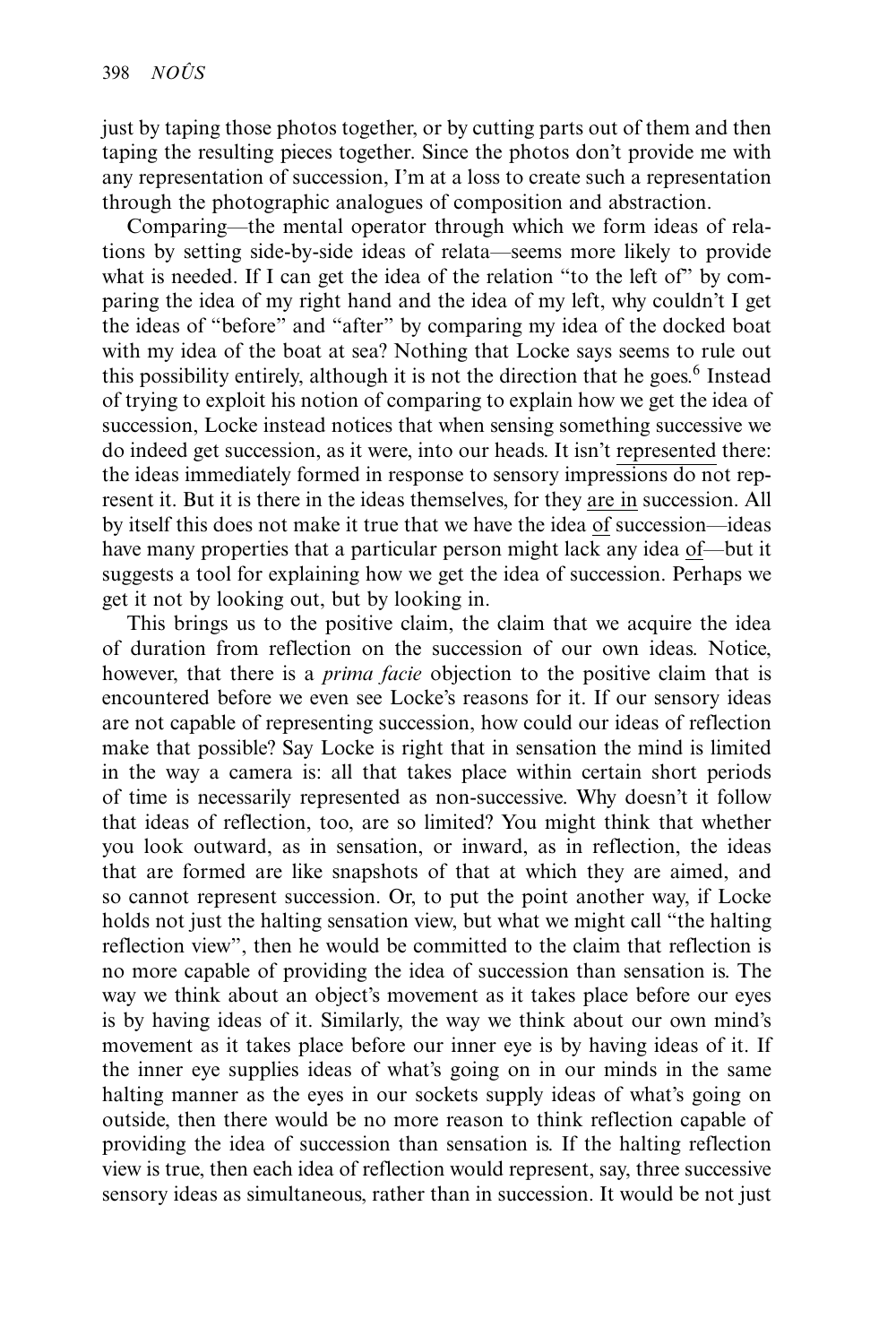the sound of the cannonball hitting one wall, the pain, and the sound of it hitting the other that would be represented as simultaneous; we would also represent the ideas of those three events as simultaneous. What does this objection show? It shows that since Locke thinks that reflection is capable of providing the idea of succession, he is committed to thinking that reflection is different from sensation in this respect. Reflection, unlike sensation, is not merely halting. Perhaps reflection, by contrast, is smooth. Perhaps, that is, reflection provides us with ideas of the states of our minds that represent only one state at a time.

But how would smoothness help? If sensation were only smooth, and not halting, would we be able to get the idea of succession from the perception of motion? No. To have an idea of the successive locations occupied by an ordinary physical object, you'd need to have, at once, an idea of each of those locations. You can't have an idea of succession unless you have an idea that represents the various parts of the succession, the things that are in order. It would not be enough to represent each of the locations the object occupies; your idea, rather, has to embody a point of view from which you can see, as it were, more than one location at once. Notice that under the halting sensation view, sensory ideas do this much: the sensory idea of the cannonball represents it as occupying both the location on one side of the room and the location on the other. But representing a single thing as occupying distinct locations is not enough to represent those locations as in succession: the idea must also represent those locations as ordered, as following one another in a sequence. Sensory ideas, on the halting sensation view, fail to represent succession because they fail to have this feature. But notice that if sensation were smooth our sensory ideas would fail to represent succession for the opposite reason: they would fail to do so because they would never represent an object as occupying distinct places; they would never provide us with more than one part of the succession at a time, and so would make it impossible to represent succession at all. Simplifying, we might say that under the halting sensation view, each of our ideas presents a segment of a time line; the trouble is that our ideas don't tell us how the points of the segment are ordered, or that they are ordered at all. On the smooth sensation view, at any given instant a sensory idea presents only a point on a time line; the trouble is that it never provides us with the multiple points needed to make a succession.

What if sensation were both halting and smooth? What if, that is, impressions on your sense organs gave you two ideas: one, the halting idea, that represents all that happened in the last instant, although with no ordering within that instant, and another, the smooth idea, that distinctly represents the location of the object in the previous instant at each of the times during that instant? If this were the case, it seems we could have the idea of succession from the perception of motion. Consider, again, Figure 1. From 3 to 6 seconds, you experience, in succession, the object to be occupying each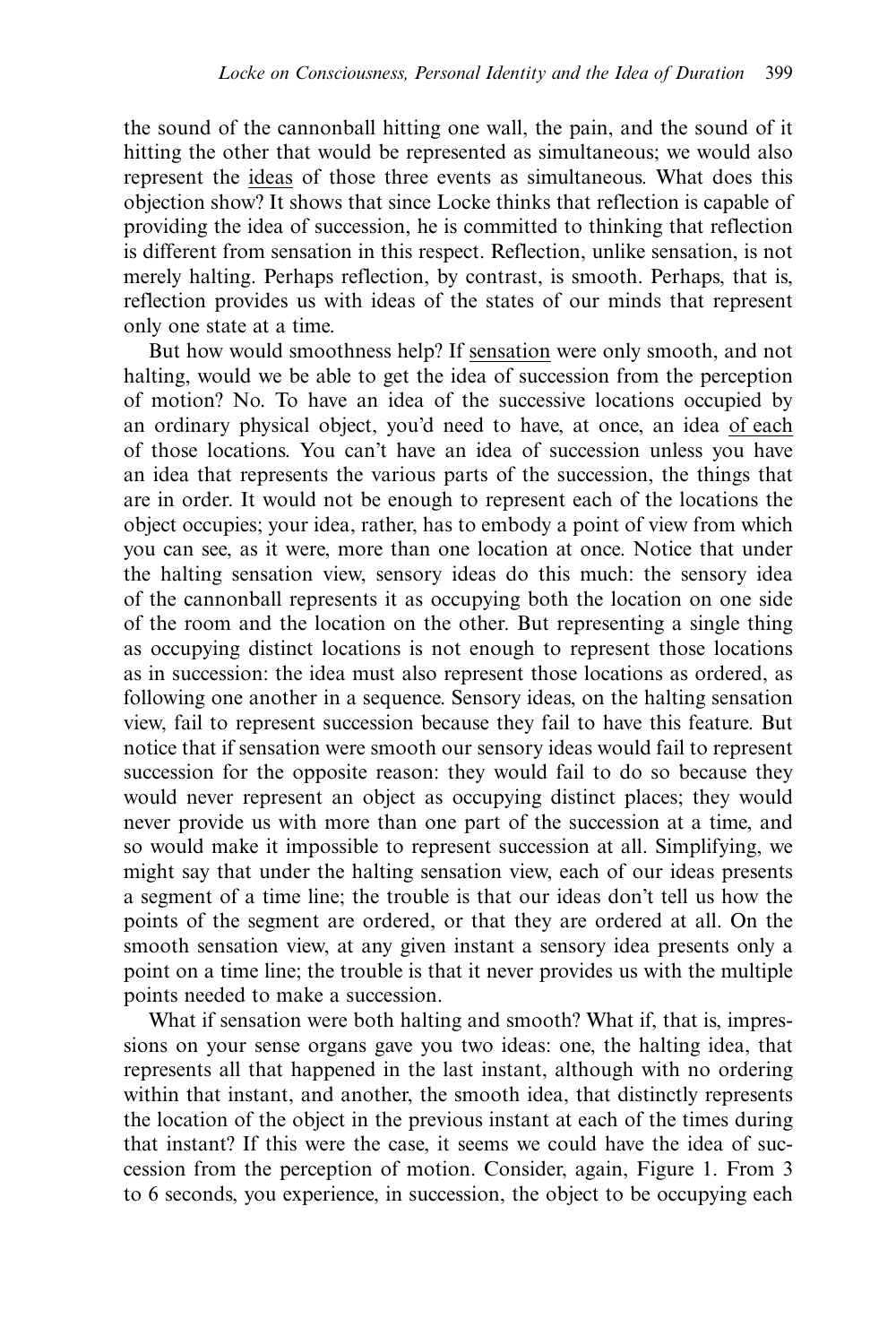of the locations from 0 to 3; this is your smoothly representing idea. In that same time interval, from 3 to 6 seconds, you also have an idea of the "streak" of the object: an idea that represents the object as occupying, at once, all of the locations from 0 to 3. If you could put these two ideas together, you'd have the idea of succession: the second idea tells you what the things are that are to be in succession; it provides you with all of the locations of the object. The first idea, the smooth idea, tells you how these things are to be ordered: they are to be ordered as they are ordered in the smooth experience of them. To use an analogy: imagine that you look at a photograph of the streak of the cannonball, and while you are looking at it a cannonball-shaped spotlight moves from left to right across the streak. The photograph (the halting idea) shows you all the positions the cannonball occupied; the spotlight (the smooth idea) shows you the order in which it occupied them. If reflection is both halting and smooth, then consciousness gives you a dynamic picture of the state of your mind during the previous instant, and, at once, a fixed picture of the state it was in during that instant. By putting the two together you are able to get the idea of the succession of your mind's states. In your halting idea, reflection represents the bundle of thoughts you had an instant ago; in your smooth idea, reflection represents the order in which you had each of the thoughts in the bundle. This is true, that is, if reflection is both halting and smooth.

It's clear that Locke takes sensation to be halting, and not smooth. After all, he clearly thinks sensation is halting and also thinks that it fails to give us the idea of succession. Since if it were also smooth it would give us that idea, he must think it is not smooth. But what about reflection? We know that he thinks that reflection is capable of giving us the idea of succession. So he must think that either it is so capable in virtue of the fact that it is both halting and smooth, or else for some other reason. At this point, it would be helpful to have some textual evidence on the point. As far as I know, however, there is none. What we have, instead, is only the following: Locke explicitly takes sensation to be halting and explicitly takes the fact that sensation is halting as part of the explanation for our failure to derive the idea of succession from the sensory perception of motion. While this suggests that he would solve the problem by appeal to a difference in this respect between reflection and sensation—he would explain reflection's ability to provide us with the idea of succession through appeal to its being both halting and smooth—it does not entail it. It remains possible, that is, that he takes reflection to differ from sensation in some other way that allows it to provide us with the idea of succession. But what way could that be? Notice that Locke cannot simply point to the fact that the object of reflection—namely the succession of our ideas—is successive to explain reflection's ability to provide us with the idea of succession. After all, motions, too, are successive, Locke thinks, but sensation is not, on those grounds, able to provide us with the idea of succession. It seems more likely that he identifies sensation as halting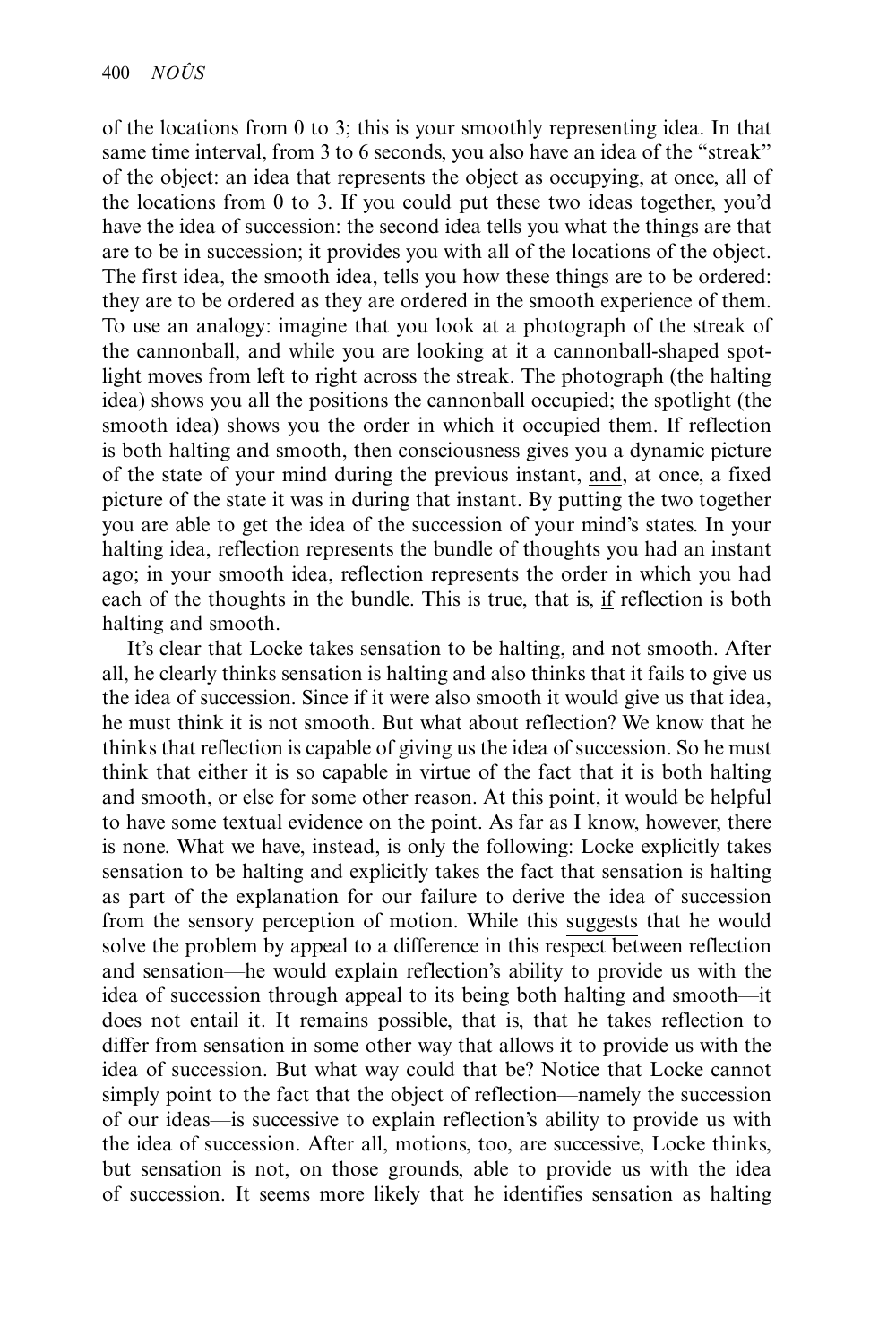precisely because he takes himself to be thereby contrasting sensation with reflection and thereby identifying the features of reflection in virtue of which it provides us with the idea of succession. That is, given that (a) he makes the distinction between halting and smooth awareness, and (b) that distinction can help us to distinguish between awareness that can provide us with the idea of succession and awareness that cannot—an awareness that is both halting and smooth can give us the idea, but not awareness that is just one or the other—and (c) he takes reflection to be capable, and sensation to be incapable, of giving us the idea, it seems very likely that he takes reflection to be both halting and smooth. There is powerful, albeit indirect evidence, then, to suggest that Locke takes reflection to be both halting and smooth and takes that fact about it to explain how we are able to acquire the idea of succession from reflection.

Still, the position raises many questions. Not least among them is this: where it seems that empirical evidence could be mustered to show that sensation is halting—in fact, Locke's cannonball example is a piece of empirical evidence supportive of the claim—it is hard to see how comparable empirical evidence could be provided in support of the contention that reflection is halting, especially if it is also smooth. One might wonder what grounds there could be for such a claim, given that it is not a priori. Evidence could, in theory, be provided by introspection. However, untrained introspection does not seem to provide it, and training oneself to introspect on the representational power of introspection itself is at least very difficult and perhaps impossible. Further, the mere fact that reflection's being both halting and smooth would help to explain how it is that we have the idea of succession does not provide support for the claim. After all, the idea of succession might, instead, be innate. Relatedly, where we could measure the length of time between events represented as simultaneous by sensation it is hard to imagine how we could make comparable measurements of the "period" of halting reflection. When an empiricist requires unsupported, and even possibly unsupportable, empirical claims in order to support his contention that a particular idea has its source in experience, there seems to be a problem. Still, defensible or not, if Locke accepts that reflection is both halting and smooth, that can tell us something important about his conception of consciousness.

More, however, can be gleaned, still, from Locke's discussion of duration. Locke doesn't think that it follows immediately, and without further explanation, from the fact that reflection provides us with the idea of succession that it furnishes us with the idea of duration, or continuous existence. We need to explain how it is that once we have acquired the idea of the succession of our ideas, we are able to acquire the idea of continuous existence from there. This is the positive claim of the chapter on duration and we can learn more about what Locke takes consciousness to be by considering what he says in defense of it.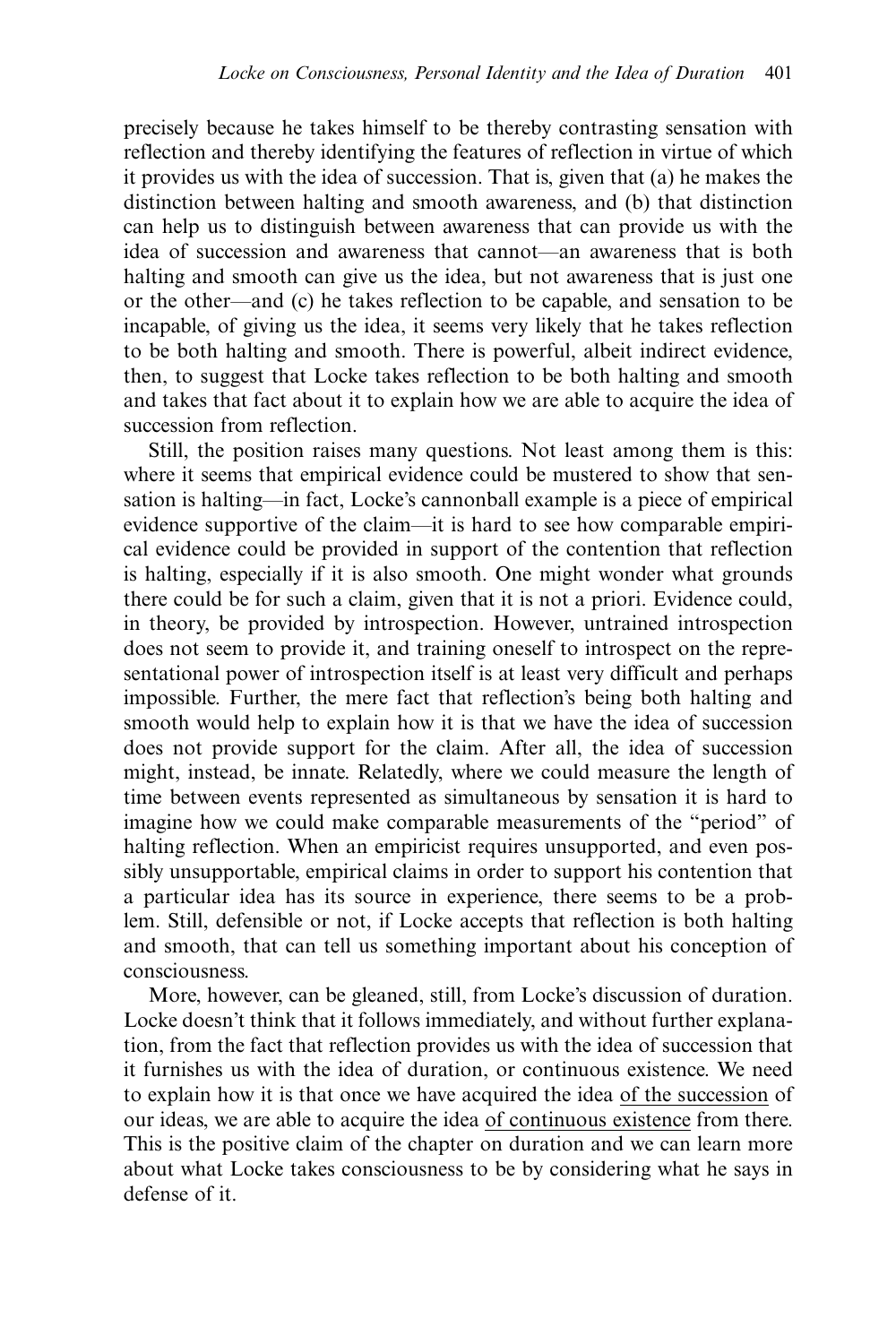Locke states the positive claim as follows:

'Tis evident to any one who will but observe what Passes in his own Mind, that there is a train of *Ideas*, which constantly succeed one another in his Understanding, as long as he is awake. *Reflection* on these appearances of several *Ideas* one after another in our Minds, is that which furnishes us with the *Idea* of *Succession*: And the distance between any parts of that Succession, or between the appearance of any two *Ideas* in our Minds, is that we call *Duration*.  $(II.xiv.3)$ 

The claim is that by reflection on the succession of ideas, we come to have an idea of something existing continuously over the course of the succession of ideas. The statement of this view is immediately followed by a statement of a reason favoring it:

For whilst we are thinking, or whilst we receive successively several *Ideas* in our Minds, we know that we do exist; and so we call the Existence, or the Continuation of the Existence of our selves, or any thing else, Commensurate to the succession of any *Ideas* in our Minds, the *Duration* of our selves, or any such other thing co-existing with our Thinking. (II.xiv.3)

Part of the point here seems to be deeply Cartesian: while you are thinking you know that you exist. This point is supposed to help explain why a succession of ideas gives rise to the idea of your own duration, the idea of your own continuous existence. But how does the Cartesian point help? What I suggest, and I'll elaborate on the point, is that the Cartesian point helps us to see encounters with ideas—which are "perpetually perishing", they are things the times of existence of which are essential to them—as encounters, also, with things capable of existing at different times. Given that this is part of what continuous existence is—it is the densely ordered successive existence of things capable of existing at multiple times—the Cartesian point is necessary for making the leap from the idea of succession to that of duration.

To see what I mean, return to Figure 1 above and imagine that the object that is "moving" is not a regular physical object, but your mind; and imagine that the "locations" of the mind, its places, are its ideas. In short, imagine that the y-axis represents distinct ideas, one for each point on the y-axis, and the x-axis, still, represents time. If reflection is both halting and smooth, at any given time, you have two ideas of reflection: one, the smooth idea, that represents your mind as having the idea that it had exactly three seconds ago, and, also, the halting idea, that represents your mind as having had all of the various ideas that it had in the previous instant. But, given the Cartesian point, both of these two ideas also represent you, a thing over and above the ideas that they represent you as having. Interestingly, however, the smooth idea represents you at only one time, while the halting idea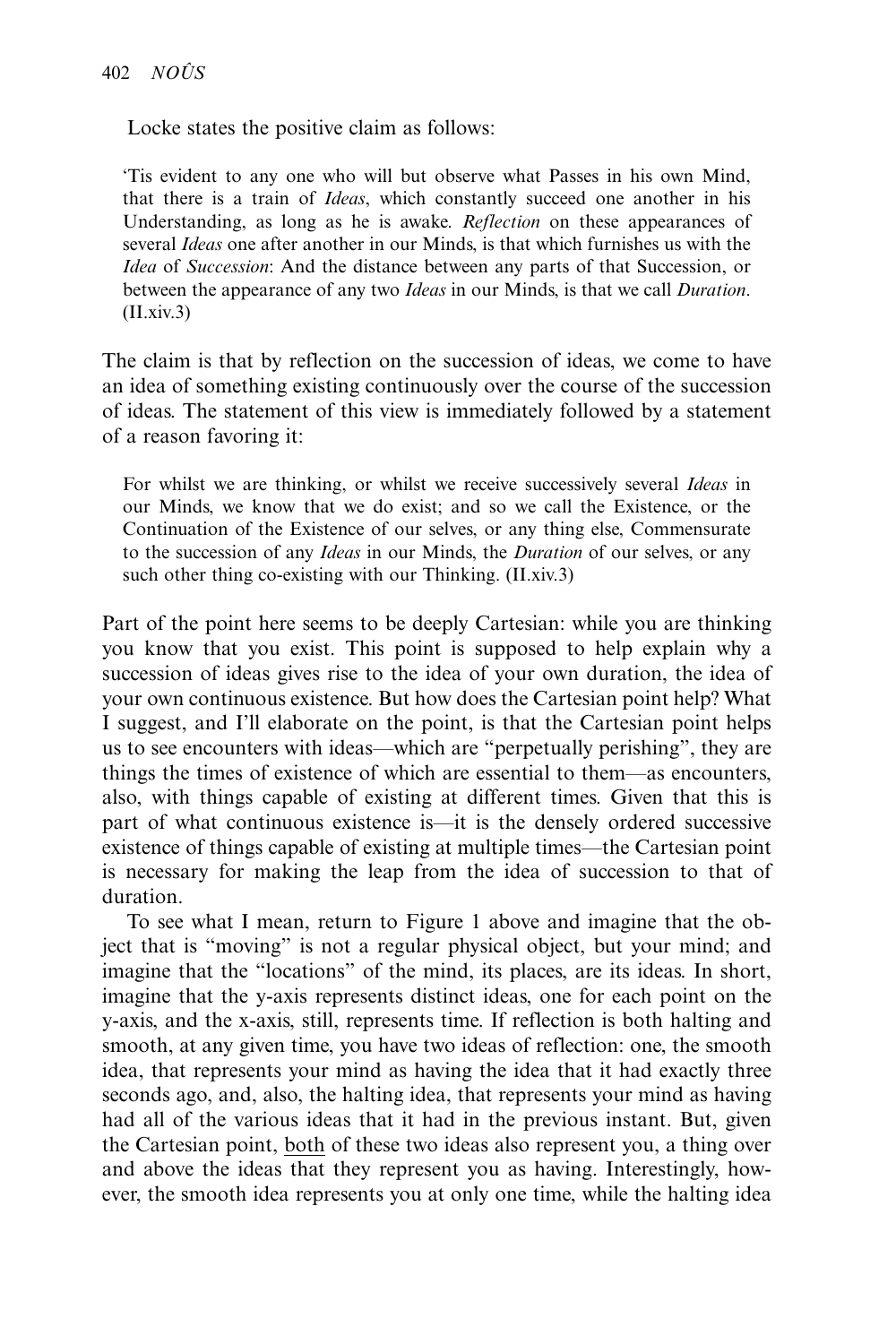represents you at all of the times in the previous instant. At a typical time at, say, time 3 1/2—you have, then, a representation of yourself at time 1/2, supplied by the smooth idea, and a representation of yourself at that time, and at times both before and after that time, supplied by the halting idea. But these ideas both represent you in a way which cannot but lead you to identify the mind you are with the one you were and will be; each embodies a *cogito* thought. It is as though you thought, at once, "I see, therefore I am" and "I hear, therefore I am"; there's no room to wonder if the one who sees and the one who hears are distinct from one another; it's simply impossible not to identify them. Similarly, to have in your mind at once, in the instant after the cannonball leaves the room, both an idea of the set of ideas that you had during the previous instant and a continuously changing idea of the ideas that went through your mind during that instant, is to have two thoughts and two corresponding *cogito* thoughts; you think of all of what you just thought and of just what you were thinking an instant ago and you identify the two thinkers. But what this means, then, is that reflection has given you the idea of yourself as continuously existing. Your smooth idea is monitoring a mind; and your halting idea tells you it is the same mind that it just perceived and is about to perceive, despite changes in its states. If reflection is both smooth and halting then, given the Cartesian point, it seems possible to acquire the idea of your own continuous existence, your own duration, from reflection on the succession of your ideas. To put the point another way: The halting idea supplies you with an idea of a densely packed set of your mind's places; your smooth idea supplies you with enough to recognize those places as, in addition, densely ordered; the fact that each is a *cogito* thought, and thus involves a thought not about an idea, but about a mind, and only one mind at that, supplies you with enough to realize that what you are encountering is not a succession of things that perish as soon as they are born, but, instead, a succession of things, of minds, that are capable of existence at more than one time. In short, the halting idea and the smooth idea, given the Cartesian point, supply what is needed to have an idea of your own continuous existence.

I started this paper by saying that I would draw from Locke's discussion of duration a difference between consciousness, on the one hand, and sensory perception, on the other. What we've learned is that where Locke takes sensation to be halting, he takes reflection to be both smooth and halting. We acquire two ideas through reflection and they appear through different routes: one through a halting mechanism and another through a smooth one. What does this result tell us about Locke's "same consciousness" theory of personal identity?

To answer that question, start with an answer to a different question: Can the explanation just given for how it is that, through reflection, we acquire our idea of duration allow for the acquisition of the idea from a succession of ideas in which there are temporal gaps between steps in the succession?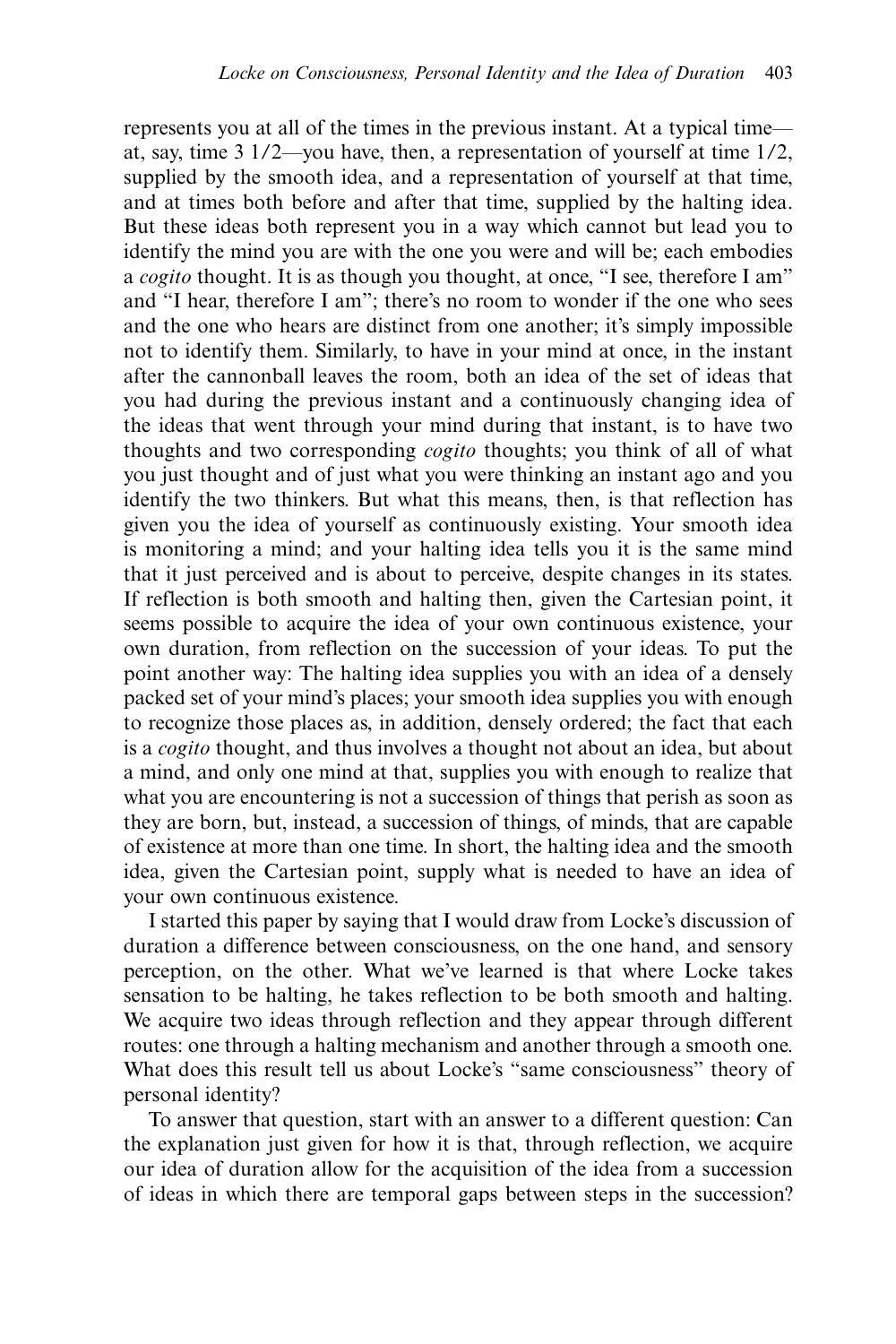Imagine someone, for instance, who has a horrible case of narcolepsy: he is never awake for more than an instant, in Locke's technical sense of the term "instant", and while he is asleep he does not dream at all. Such a person has a single idea; then he has no ideas; then he awakes and has another single idea before falling unconscious again; and so on. In between any two ideas in succession there is a time when he is not conscious. Can such a person acquire the idea of duration from reflection on the succession of his ideas? Locke's answer, I believe, is yes. The reason is that from the first personal point of view, there is no gap in the succession. Locke makes this point in the following remark:

When that succession of *Ideas* ceases, our perception of Duration ceases with it; which every one clearly experiments in himself, whilst he sleeps soundly, whether an hour, or a day; a month, or a year; of which Duration of things, whilst he sleeps, or thinks not, he has no perception at all, but it is quite lost to him; and the moment wherein he leaves off to think, till the moment he begins to think again, seems to him to have no distance...But if sleep commonly unites the distant parts of Duration, it is, because during that time we have no Succession of *Ideas* in our Minds. For if a Man, during his Sleep, dreams, and variety of *Ideas* make themselves perceptible in his Mind one after another, he hath then, during such a dreaming, a Sense of *Duration*, and of the length of it. By which it is to me very clear, that Men derive their *Ideas* of Duration, from their *Reflection on the train of the* Ideas, they observe to succeed one another in their own Understandings, without which Observation they can have no Notion of *Duration*, whatever may happen in the World. (II.xiv.4)

Applying Locke's point to our narcoleptic, and referring to the Figure 2, we might describe the situation like this: Imagine that the narcoleptic awakes for three second intervals and goes unconscious for one second intervals. Imagine that over the course of the interval from time 0 to time 3, he passes through all of the ideas, represented on the y-axis, from 0 to 3; at time 3 he falls unconscious for one second. Now consider his situation when he awakes at time 4. He has a halting idea of the ideas that he had over the course of the interval from 0 to 3, and a smooth idea of the state of his mind at time 0. Thus, he is in precisely the same mental condition that he would have been at time 3, had he not gone unconscious at all; he does not represent the feature of his mind that distinguishes it from a normal person's, namely that he was unconscious from time 3 to time 4. If reflection on a succession of ideas, because it is both smooth and halting, can give us the idea of duration, it is because it creates the appearance of an encounter with a continuously existing thing, oneself. So gaps such as those encountered by our narcoleptic can confound the process of acquiring the idea of duration only if they have an impact on the appearance. They don't, claims Locke, and so they can't.7

How does the narcoleptic in this example differ from the rest of us? It seems that he differs only in the length of time he is awake and the length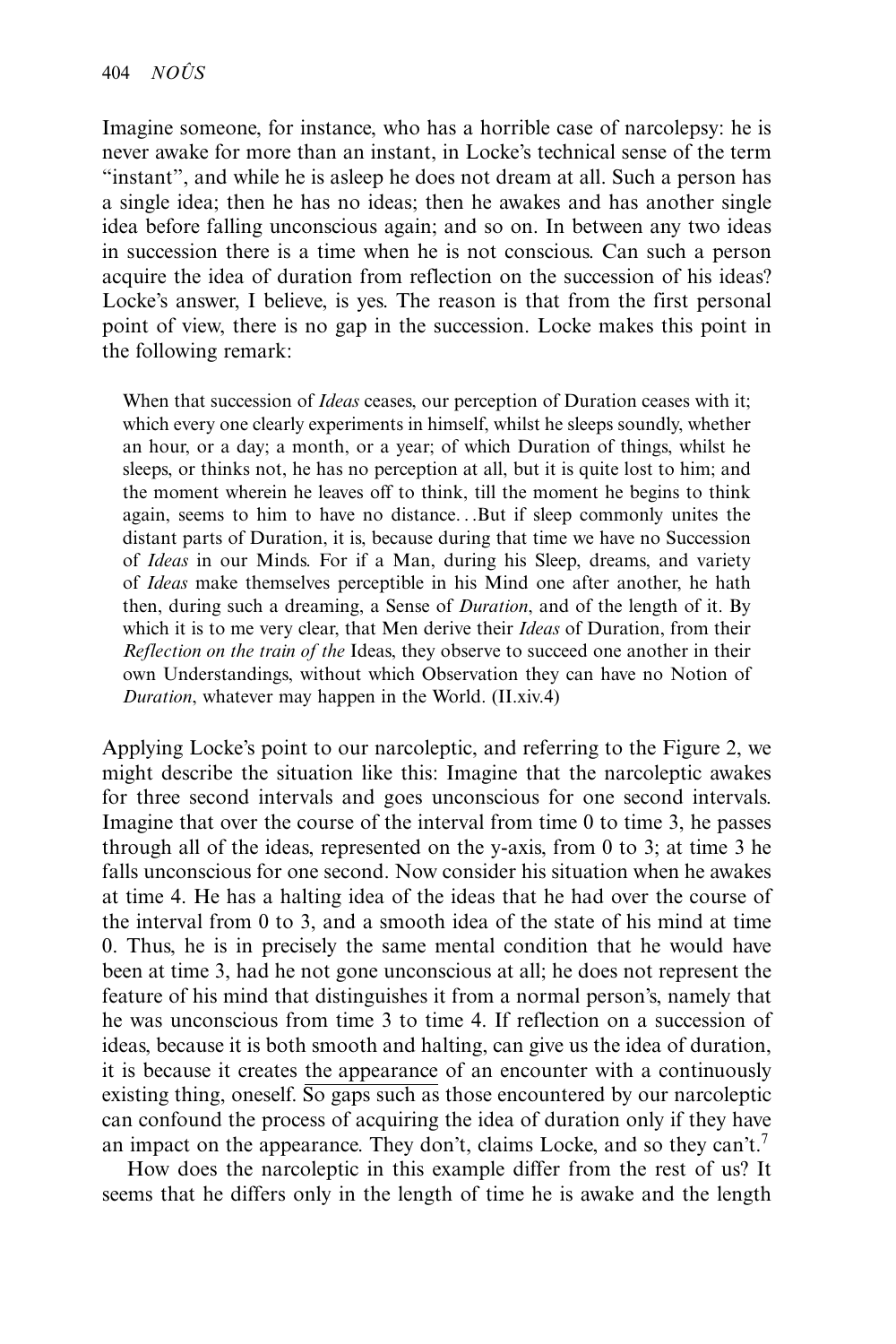

**Figure 2.** The represented mind has all of the ideas in the interval from 0 to 3 on the y-axis in the interval from time  $-4$  to time  $-1$ ; it has the ideas from 3 to 6 in the interval from time 0 to time 3. From times 3 to 4 and 7 to 8 it is completely unconscious.

of time he is asleep. Locke is insistent that "Men think not always" (cf. II.i.10) and uses the example of dreamless sleep to support the claim. If he is to be taken at his word, then when waking from truly dreamless sleep you should have no sense of time having passed from the moment you slipped into unconsciousness until the moment you awoke. And similarly, you should have the idea of yourself as having existed continuously from the moment of sleep until the moment of waking (although you take that amount of time to be very short). In short, nothing about the fact of dreamless sleep, which Locke takes to be a part of all of our lives, bars the possibility of acquiring the idea of one's own duration, one's continuous existence. Now it is, of course, the fact of gaps in conscious experience that make the problem of personal identity interesting: how could our conscious psychological states constitute identity through time when there are times when they simply aren't present? But if those gaps pose no problem for acquiring the idea of oneself as continuously, gaplessly, existing because they can be bridged by consciousness, then perhaps consciousness can provide the same bridge in constituting identity through time.

Now, at the outset, I noted two challenges for interpreting Locke's "same consciousness" theory of personal identity. The first problem is that it isn't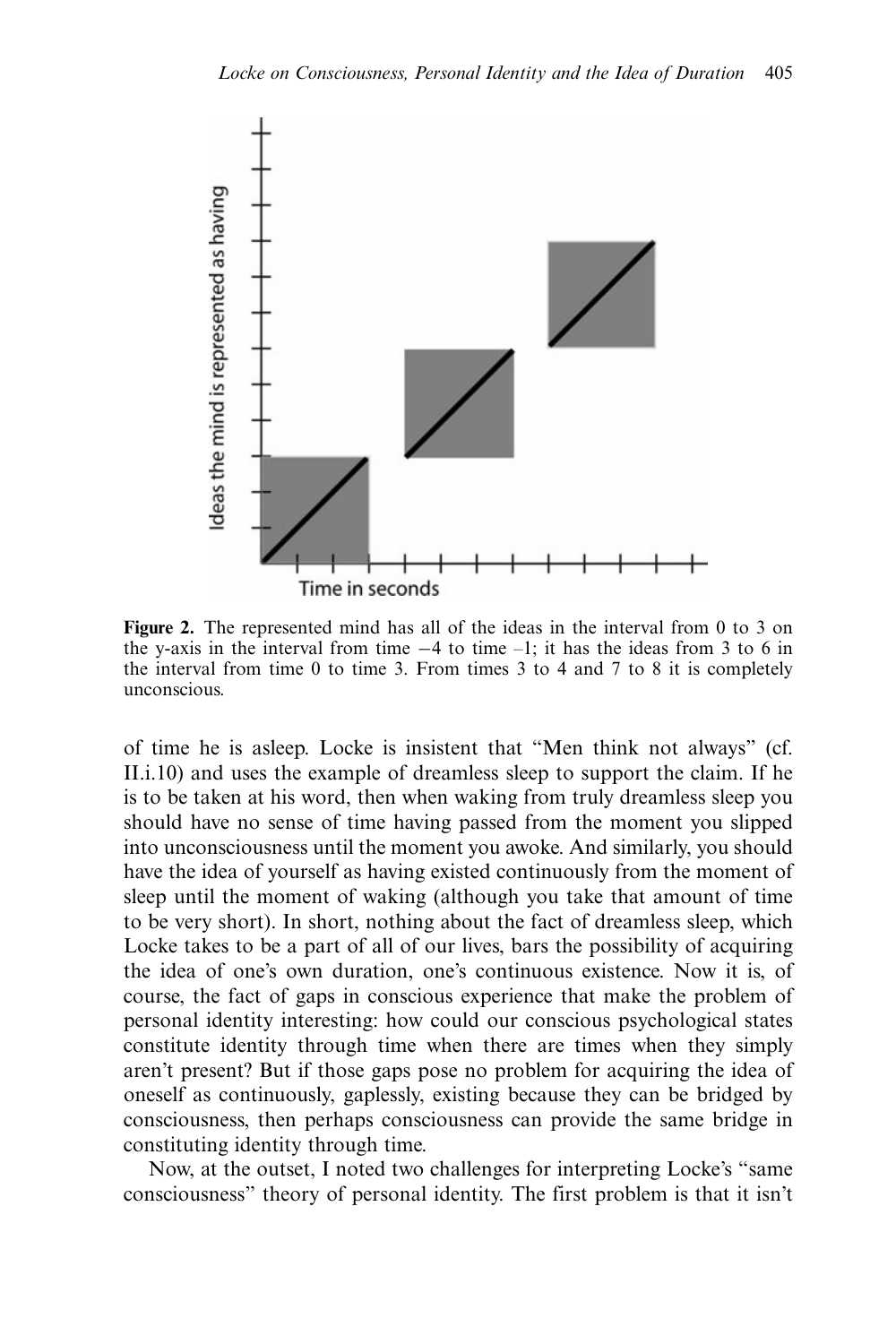clear what consciousness is: which mental activities are acts of consciousness? The second problem is that it isn't clear what the identity conditions are for acts of consciousness: what makes a later act the same as an earlier in the sense relevant to personal identity? The differences between sensation and consciousness that emerge from consideration of Locke's account of the acquisition of the idea of duration help us to meet both challenges. How it does so with respect to the first is probably clear: Consciousness is both a smooth and halting awareness of one's mental states. This distinguishes consciousness from other forms of awareness, and, in particular, from sensation. Further, since consciousness always involves two ideas, a halting idea of the mental states of the previous instant, and a smooth idea of a particular mental state enjoyed during that instant, it provides one with a conception of oneself as continuously existing, as having duration. This is a distinctive feature of consciousness, which distinguishes it from other mental activities.

To see how what has been said here helps to meet the second challenge, the need to supply identity conditions for acts of consciousness, consider the following famous passage:

[A]s far as...consciousness can be extended backwards to any past Action or Thought, so far reaches the Identity of that *Person*; it is the same *self* now it was then; and 'tis by the same self with this present one that now reflects on it, that that Action was done. (II.xxvii.9)

The notion of consciousness "extending backwards" has been interpreted as a reference to memory. But given what consciousness is, for Locke, it is better to understand that notion like so: First, consider the basic case. What does it mean for my consciousness to extend back to the actions I performed seconds ago, assuming that I did not go unconscious in the interval? For consciousness to extend back to that past action, there must be a succession of ideas, beginning with ideas had at the time of that past action and ending with my current ideas, from which the idea of duration, of my continuous existence, can be derived. We've seen what's required for that to be possible: I must be able to reflect on the succession of ideas and have both a halting and a smooth idea of them, each of which involves a *cogito* thought. When there is a succession of ideas from the past person-stage to the present from which the present can derive the idea of his continuous existence, there is identity. As we've seen, this can be possible even across gaps in conscious experience, as in dreamless sleep. We can also extend the basic case: perhaps personstages A and C can be thought of as stages of the same person if there's some other person-stage B such that the succession of ideas from A to B allows B to derive the idea of continuous existence while the succession from B to C allows C to do so. And, of course, we can imagine allowing identity whenever such a sequence of person-stages can be constructed, even if such a construction requires many more person-stages than three. Although this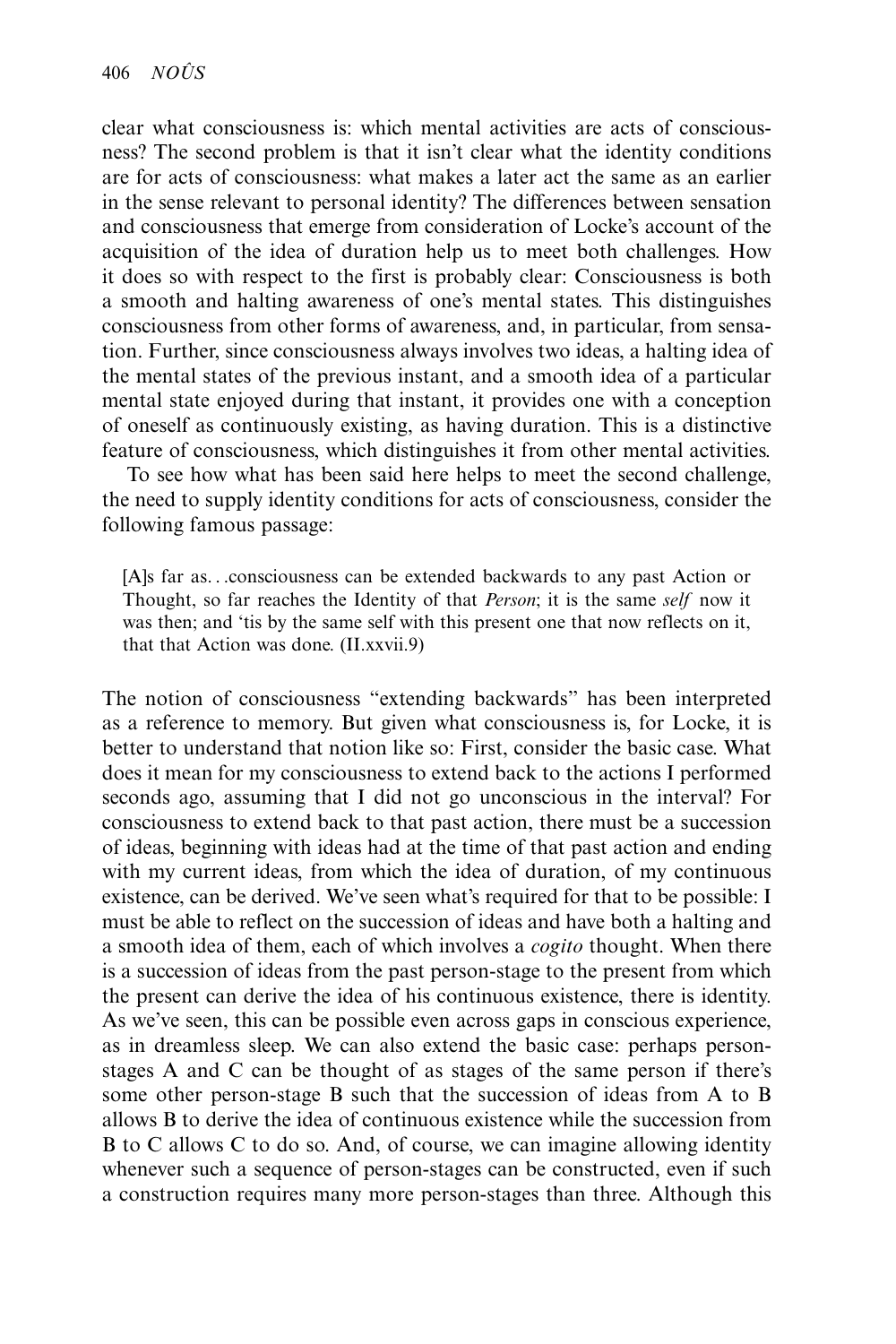extension of the basic case will provide the tools with which to defend Locke against putative counterexamples, such as that of Reid's brave officer, it is not an *ad hoc* addition to the theory designed merely for this purpose. On the contrary: since at bottom the possibility of deriving the idea of duration from a succession of ideas rests on the possibility of identifying the two thinkers encountered in two *cogito* thoughts, one should expect inheritance of these capacities: if A is in a position to identify himself in this special way with B and B with C then A must be the same person as C, even if he cannot identify himself with C in the same way. In any event, this, I suggest, is what there is to Locke's theory of personal identity.

Let me end with a point that deserves more elaboration than I will provide here. Descartes thought that in the *cogito*, in thinking and thereby perceiving oneself as something over and above one's thoughts, we each found ourselves perceiving a substance, a thing that depended for its existence on nothing other than God. For Locke, however, what matters for identity is not that you are a substantial thing that exists continuously through time, but, instead, that you are in position to have the experience of yourself as such a thing. As it turns out, the experience of one's own substantiality can be present even in changes of substance and so the self that exists continuously cannot be a substance in the Cartesian sense. But, still, Locke's theory of personal identity owes a deep debt to Descartes, for Locke tries to exploit the psychological features of *cogito* thoughts, features to which Descartes himself was very sensitive, without insisting on the metaphysics that Descartes took those psychological features to support. To be a single thing through time, for both Descartes and Locke, is to be encountered in thought as continuously existing; but for Locke and not for Descartes, the encounter is all there is to the thing. $8$ 

## **Notes**

<sup>1</sup> All references of this form are by book, chapter and section to John Locke, An Essay Concerning Human Understanding, Peter Nidditch, ed., Oxford: Clarendon Press, 1975.

 $2$ <sup>T</sup>he same point is made in Michael Ayers, Locke: Epistemology and Ontology, London: Routledge, 1991, v.1, p. 225f.

<sup>3</sup> Rene Descartes, Principles of Philosophy, part I, section 55 in CSM: The Philosophical Writings of Descartes, John Cottingham, Robert Stoothoff and Dugald Murdoch, eds., Cambridge: Cambridge University Press, 1985, p. 211.

<sup>4</sup> Also, Descartes distinguishes duration from time, saying that time is measured duration, or continuous existence divided, in thought, although not in reality, into particular quantities (Principles I.57, CSM I 212). We might then measure a thing's continuous existence, or its manner of possessing duration, by imposing on it divisions; until such divisions are imposed, the object is not rightly said to possess the properties associated with various measures of time, such as the property of being in a certain place for an hour. Locke, too, distinguishes duration from time and thinks of time as measured duration. For instance, the title of II.xiv.17 reads "*Time is Duration set out by Measures."*, and a few paragraphs later Locke writes,

We must therefore carefully distinguish betwixt Duration it self, and the measures we make use of to judge of its length. Duration in it self is to be considered, as going on in